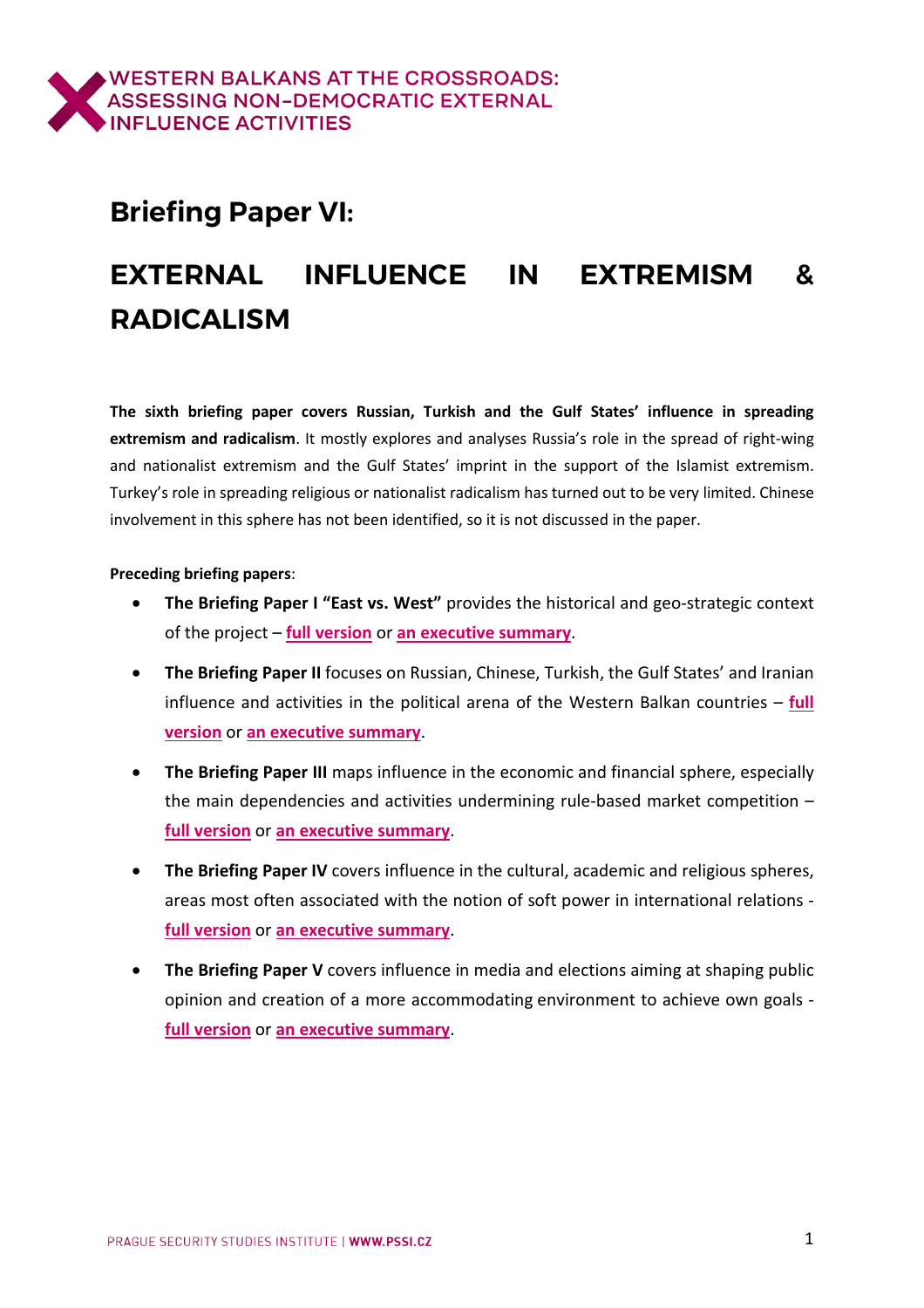

# **CONTENT**

<span id="page-1-0"></span>

| <b>INTRODUCTION</b>           | $\overline{\mathbf{3}}$ |
|-------------------------------|-------------------------|
| <b>RUSSIA</b>                 | 4                       |
| <b>BOSNIA AND HERZEGOVINA</b> | 4                       |
| <b>Kosovo</b>                 | 6                       |
| <b>MACEDONIA</b>              | 8                       |
| <b>MONTENEGRO</b>             | 9                       |
| <b>SERBIA</b>                 | $\mathbf{11}$           |
| <b>TURKEY</b>                 | 13                      |
| <b>BOSNIA AND HERZEGOVINA</b> | 14                      |
| Kosovo                        | 14                      |
| <b>MACEDONIA</b>              | 15                      |
| <b>MONTENEGRO</b>             | 15                      |
| <b>SERBIA</b>                 | 15                      |
| <b>THE GULF STATES</b>        | 16                      |
| <b>BOSNIA AND HERZEGOVINA</b> | 17                      |
| <b>Kosovo</b>                 | 18                      |
| <b>MACEDONIA</b>              | 20                      |
| <b>MONTENEGRO</b>             | 21                      |
| <b>SERBIA</b>                 | 22                      |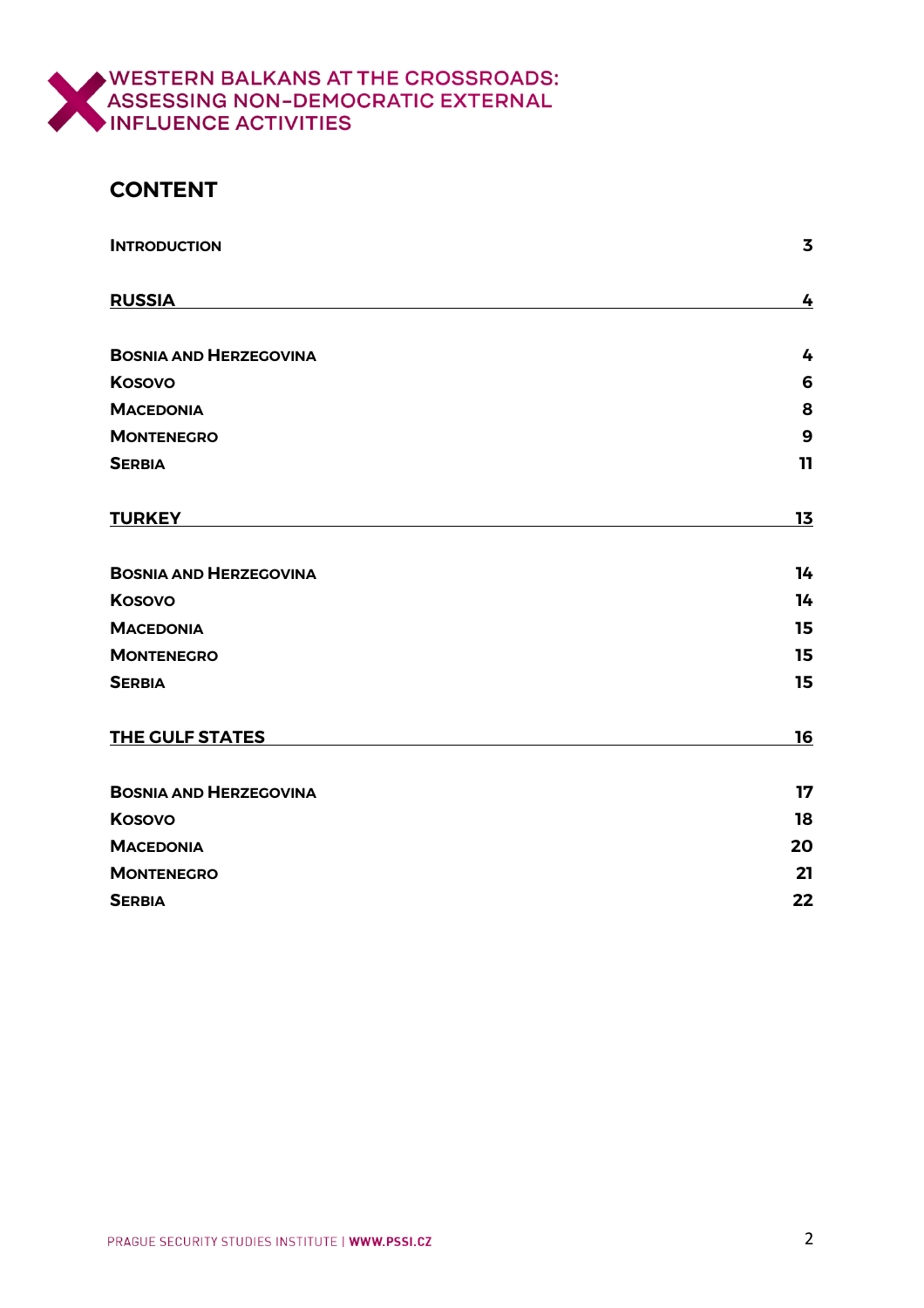

#### **Introduction**

Analysing external actors' influences on supporting radicalism and extremism in the Western Balkans is a difficult task. Given the sensitivity of this issue and the difficulty in accessing credible information, it is very complicated to determine in which cases foreign governments, state institutions, or secret services are directly involved. In most of the cases, no direct links beyond suspicions can be established, sub-state or transnational groups with certain but unclear connections to the states are involved, or ideology of external actors serve only as an inspiration for local groups.

The issue isfurther complicated by divergent, and often conflicting, views asto what can be considered extremist or radical, both in the expert community and among lay citizens. This paper approaches the field taking into account the following methodological observations. First, a distinction should be made between radicalisation linked to violent extremism and terrorism, and radicalisation aimed at initiating social change through non-violent means.<sup>1</sup> It draws on the USAID definition of violent extremism, characterising it as "advocating, engaging in, preparing, or otherwise supporting ideologically motivated or justified violence to further social, economic and political objectives."<sup>2</sup> Second, radicalism and radicalisation should be viewed on a continuum and assessed individually for each context. Third, we should be aware that different forms of extremism feed one another in the process of reciprocal radicalisation.<sup>3</sup> It is this dynamic of radicalisation which has been underresearched in the region since other than Islamist forms of extremism and their developments have been largely overlooked over the past several years.

Numerous analytical and media organizations have been researching the Islamist extremism threat among Muslim communities in the former Yugoslav states. The sheer abundance of these reports and the departure of several tens of people to Syrian or Iraqi battlefields have created a general perception of a great and imminent threat. However, the Islamist extremism still concerns only marginal groups of a radicalised population, and so far has not risen as expected.

In contrast, much less attention has been focused on the threat posed by right-wing radicalism and extreme nationalism, which is often challenging the territorial integrity and sovereignty of the post-Yugoslav countries, particularly Kosovo, and Bosnia and Herzegovina. The paper, therefore, explores both these phenomena, the first being predominantly linked to Gulf States' activities, and the second to Russian.

<sup>1</sup> Edina Bećirević, "Extremism Research Forum: Bosnia and Herzegovina Report," *British Council*, April 2018.

<sup>2</sup> *The Development Response to Violent Extremism and Insurgency: Putting Principles into Practice*, USAID Policy, September 2011, p. 2.

<sup>&</sup>lt;sup>3</sup> Bećirević, "Extremism Research Forum: Bosnia and Herzegovina Report."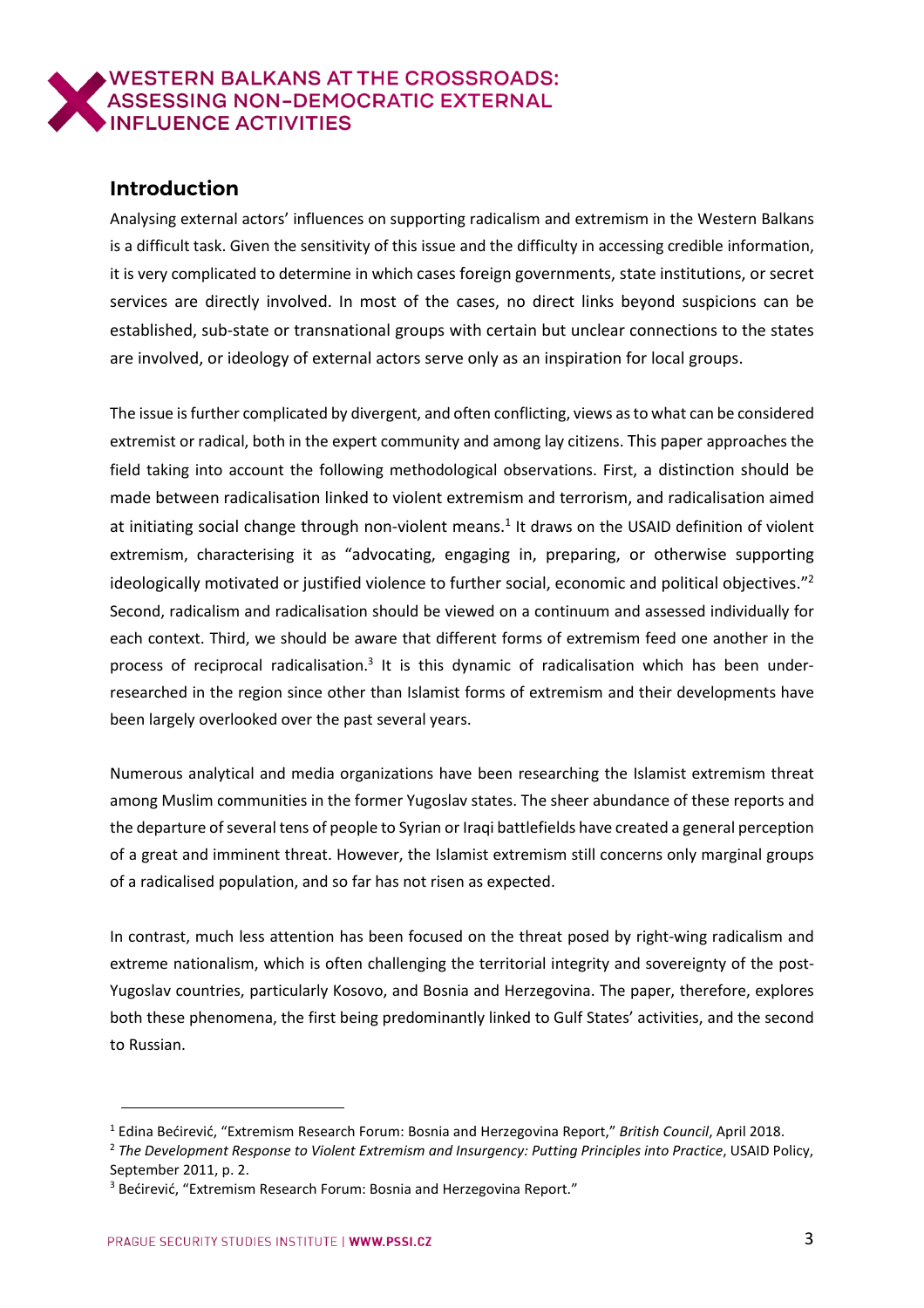# <span id="page-3-0"></span>**Russia**

Russia has been linked with both violent and non-violent extremism across the Western Balkan countries. Besides the coup in Montenegro aiming to topple Djukanović's government before the parliamentary electionsin 2016, in which the participation oftwo Russian intelligence officers has been confirmed by the court, direct involvement of Russian officials is difficult to prove and establish. The influence mostly takes the form of connections to Russian far-right organisations, such as Night Wolves or Cossacks, and individuals, who often have close links to the Kremlin, and the reception of financial donations from Russia. This is in line with a broader Russian foreign policy strategy of the past years which relies on the support of conservative and far-right political groups in Europe.<sup>4</sup>

Pro-Russian nationalist groups are most widespread and active in Serbia, but they often operate across borders or establish branches in the Serb-inhabited areas of neighbouring countries, particularly North Kosovo, Republika Srpska in BiH, or Montenegro. The form of extremism advocated by these groups primarily seeks to promote inter-ethnic hatred, spreads anti-Western narratives, challenges territorial integrity and legitimacy of the post-Yugoslav states and questions their capacity to protect their citizens.

A worrying development of the recent years has been the militarization of some of these extremist groups, with a few individuals undertaking training in Russia, and the indoctrination and radicalization of the youth. Pro-Russian extremist organisations have been able to prey not only on the persistent inter-ethnic tensions in the region, but also on the deteriorating economic situation and increasing political and social dissatisfaction among the citizens. Taking this into account, one of the main concerns related to Russian influence on the extremist scene in the Balkans is linked to citizens who have joined pro-Russian forces in the conflict in Ukraine.

# <span id="page-3-1"></span>**Bosnia and Herzegovina**

 $\overline{a}$ 

There is a major discrepancy in the views on the alleged Russian influence on extremist groups in BiH. While some experts and media accuse Russia of supporting Serb nationalist extremism, including the formation of Serb paramilitary troops in RS, others believe that Kremlin is mainly focused on using Dodik and RS in its ongoing global political chess match with the West.

Given the fact that Dodik himself is perceived as one of the most radical politicians in the region, and having in mind his full control over political and security system in RS, Russia has little interest in

<sup>4</sup> Mariya Petkova, "The death of the Russian far right," *Al Jazeera*, December 16, 2017, accessed January 5, 2019, https://www.aljazeera.com/indepth/features/2017/11/death-russian-171123102640298.html.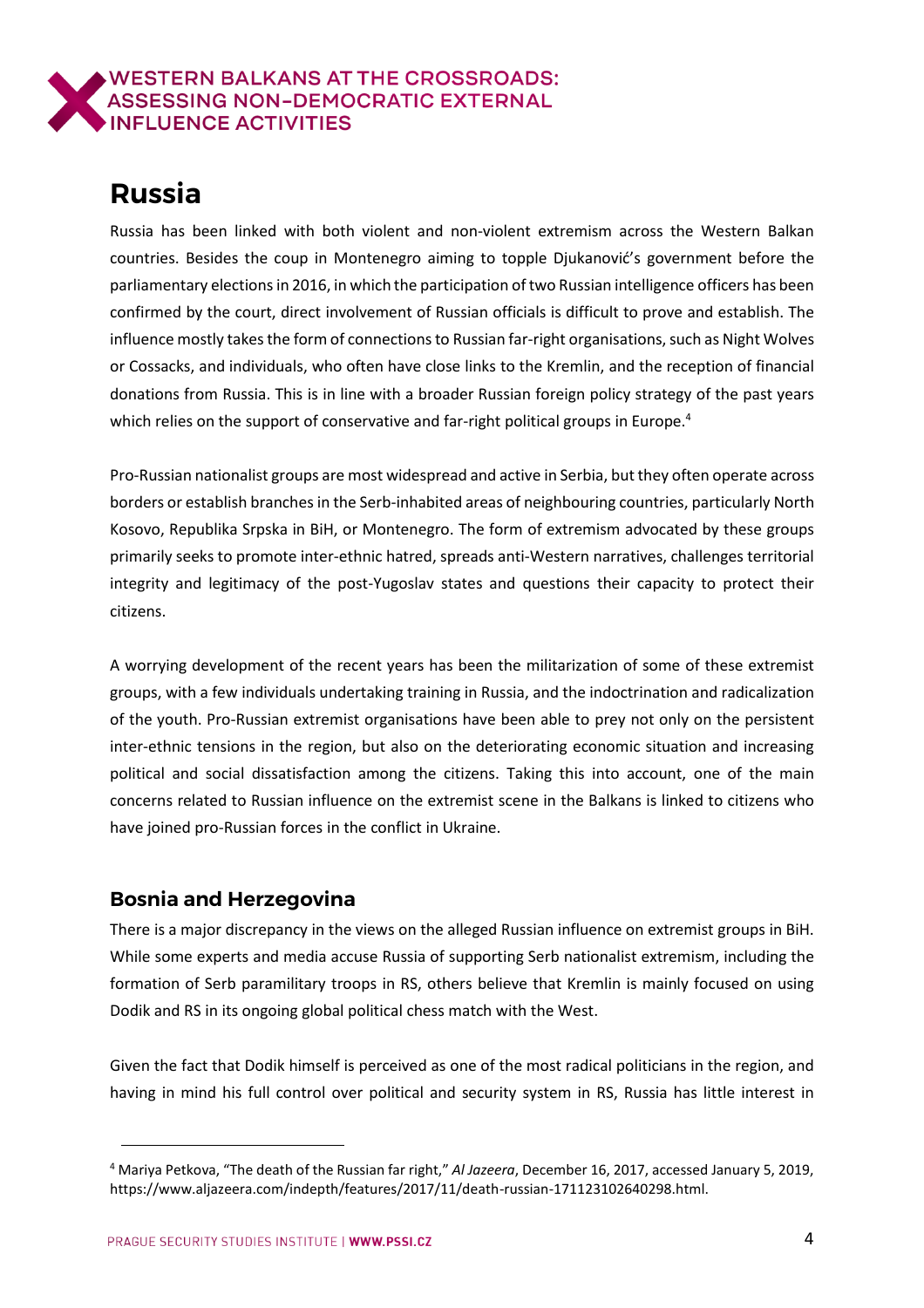supporting the creation of any additional extremists in BiH. Instead, it can count on the RS authorities to destabilise BiH should this suit its interests. However, it must be noted that Russian influence in spreading extremism is often channelled through Serbian nationalist extremist organisations which are frequently closely connected to the extremist scene in RS and in some cases have own branches operating in the Serb dominated entity of BiH.

Serious concerns have been recently raised in relation to the speculations about the possible opening of a Russian "humanitarian centre" in RS, that is reportedly supposed to be similar to Russia's controversial humanitarian centre which is already operating in Serbia near Niš. Although occasional media claims that works aimed at the establishment of this centre are already ongoing<sup>5</sup> and that the centre should have been already opened in 2018,<sup>6</sup> so far there was no independent confirmation that any such project exists.

The media have also reported on the connection between Milorad Dodik and Serbian right-wing extremist and pro-Russian oriented organisation Serbian Honour (see more in the Serbian chapter) which also has a RS branch. The authorities of BiH have accused members of the organisation of training at the Russian-Serbian Humanitarian Center in Niš, Serbia, in the purpose of the formation of a paramilitary unit in Republika Srpska.<sup>7</sup> This information led some media and experts to claim that Russia is directly involved in the establishment of paramilitary troops in RS, aiming to destabilise BiH, yet they provided little evidence to corroborate these claims.<sup>8</sup>

Also, the presence of Russian extremist groups with apparent ties to the Kremlin such as Cossacks or Russian bikers' gang Night Wolves in Republika Srpska have stirred divergent reactions. While some experts, NGOs and media warned that their presence sparked fears<sup>9</sup> as it was allegedly supposed to encourage or help build up RS extremists groups,<sup>10</sup> others argue that these visits were mainly a part of

<sup>5</sup> Mario Pušić, "Buduća ruska vojna baza gradi se na lokaciji 150 km od Zagreba," *Jutarnji List*, February 18, 2018, accessed January 5, 2019, https://www.jutarnji.hr/vijesti/hrvatska/buduca-ruska-vojna-baza-gradi-se-nalokaciji-150-km-od-zagreba-republika-srpska-ulaze-3-milijuna-eura-u-uredenje-golemog-napustenog-vojnogkompleksa/7043924/.

<sup>6</sup> Reuf Bajrović, Richard Kraemer and Emir Suljagić, "Bosnia on the Chopping Block: The Potential for Violence and Steps to Prevent it", Foreign *Policy Research Institute*, March 2018, https://www.fpri.org/wpcontent/uploads/2018/03/UPDATED-Bosnia-2018.pdf.

<sup>7</sup> Advo Avdić, "Uz pomoc ruskih I srbijanskih specijalaca: Milorad Dodik formira paravojne jedinice u Republici Srpskoj!,",*Zurnal info*, January 12, 2018, accessed January 4, 2019, http://zurnal.info/novost/20914/miloraddodik-formira-paravojne-jedinice-u-republici-srpskoj.

<sup>8</sup> "Bosnia on the Chopping Block: The Potential for Violence and Steps to Prevent it," *Foreign Policy Research Institute*, March 2018.

<sup>9</sup> Julian Borger, "Arrival of Russian Cossacks sparks fears in Bosnia," *The Guardian*, October 3, 2014, accessed January 4, 2019, https://www.theguardian.com/world/2014/oct/03/arrival-russian-cossacks-fears-bosnia.

<sup>10</sup> "Inspirišu ekstremiste: Noćni Vukovi na turneji 'Ruski Balkan' dolaze u Srbiju i BiH," *Sarajevo daily Faktor,* March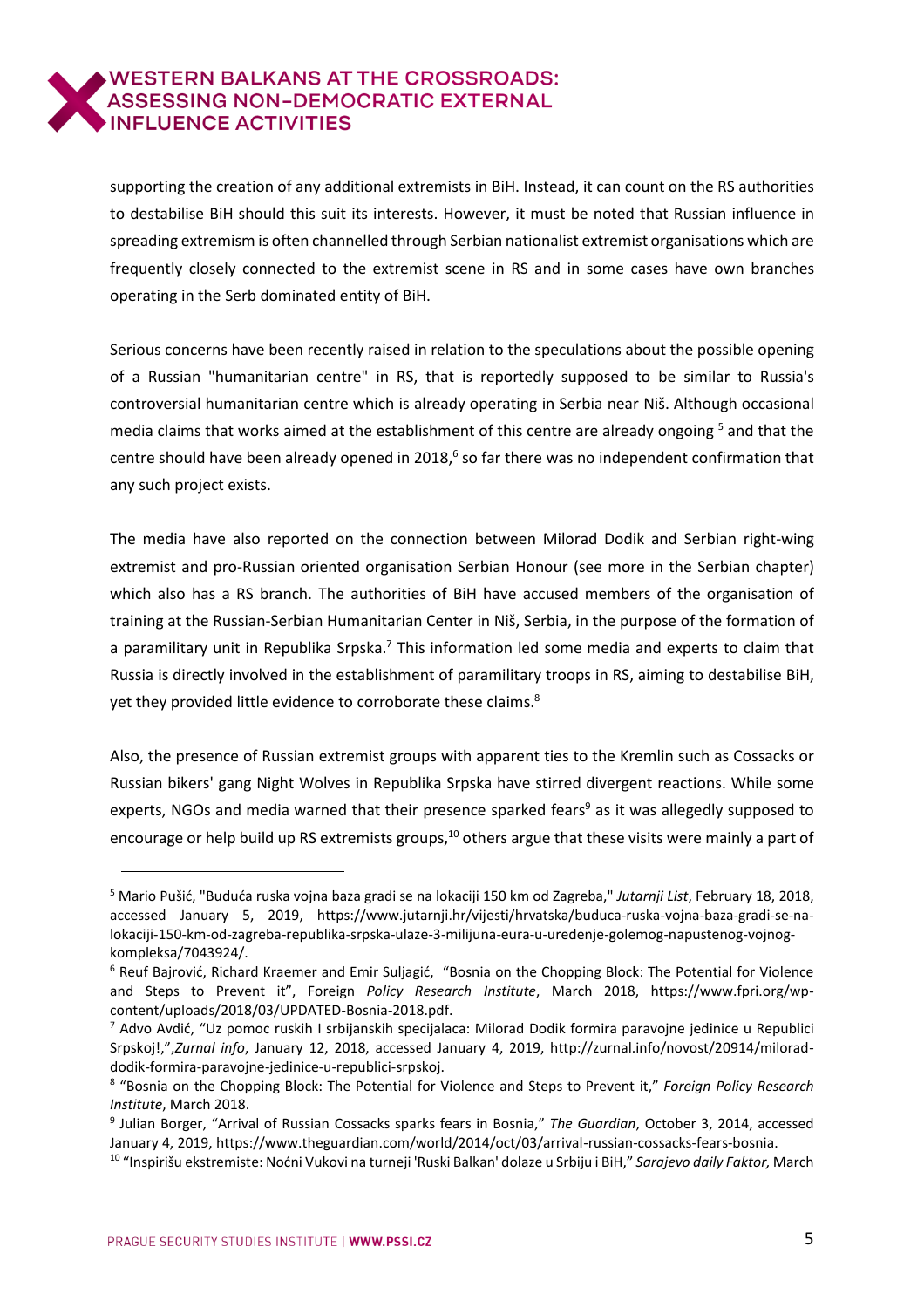cultural or humanitarian aid projects.<sup>11</sup> The Night Wolves' visit to RS and Serbia in March 2018 was funded with a \$41,000 grant from the Kremlin.<sup>12</sup> According to the Atlantic, the visit had a clear geopolitical aim to provide visible support to the pro-Kremlin president of RS, Milorad Dodik.<sup>13</sup> The Security Ministry in Sarajevo declared the bikers a security threat and banned the leader of the Night Wolves Alexander Zaldostanov and the leader of its Serbian chapter from the territory of Bosnia and Herzegovina.<sup>14</sup>

Another concern related to Russian influence on extremist groups in BiH is linked to Bosnian citizens who have joined pro-Russian forces in Ukraine. There are reports that by the end of 2017, local law enforcement agencies and the Prosecutor's Office have been investigating 7 cases of BiH citizens who were suspected of fighting in Ukraine, one of whom has been thus far arrested.<sup>15</sup>

#### <span id="page-5-0"></span>**Kosovo**

 $\overline{a}$ 

Russia is a contributing factor to the spreading of nationalist extremism in Northern Kosovo since it employs a variety of instruments aiming at the aggravation of tensions between the Albanian and Serb communities in the Northern municipalities. It challenges internal stability and further impedes Serb community's integration for example by inflicting fear among the Serb community in Kosovo through its fake news and propaganda apparatuses. The nationalist extremism primarily seeks to promote inter-ethnic hatred, consequently causing ethnic tensions and impairing the relations between the communities.

Russian involvement in Kosovo can also be linked to a few far-right radical organisations operating in the North, although direct links are often difficult to establish and prove. The lack of governmental control and persistent inter-ethnic tensions make this area a fertile ground for the development of extremist groups and individuals. Although Kosovo's "Strategy on Prevention of Violent Extremism and

29112017.pdf/e31186dab7f32945592bcbe10bd9b180.pdf.

<sup>13,</sup> 2018, accessed Janaury 4, 2019, https://faktor.ba/vijest/inspiriu-ekstremiste-noni-vukovi-na-turneji-ruskibalkan-dolaze-u-srbiju-i-bih-287588.

<sup>11</sup> "Putinovi Noćni vukovi: Za Obamu teroristi, za Dodika humanisti," *Zurnal*, January 17, 2018, accessed January 4, 2019, http://www.zurnal.info/novost/20922/za-obamu-teroristi-za-dodika-humanisti.

<sup>12</sup> Andrew Higgins, "Russia's Feared 'Night Wolves' Bike Gang Came to Bosnia. Bosnia Giggled," *New York Times*, March 31, 2018, accessed January 6, 2019, https://www.nytimes.com/2018/03/31/world/europe/balkansrussia-night-wolves-republika-srpska-bosnia.html.

<sup>13</sup> Michael Carpenter, "Russia Is Co-opting Angry Young Men," *The Atlantic*, August 29, 2018, accessed January 5, 2019, https://www.theatlantic.com/ideas/archive/2018/08/russia-is-co-opting-angry-young-men/568741/.

<sup>&</sup>lt;sup>14</sup> Higgins, "Russia's Feared 'Night Wolves' Bike Gang Came to Bosnia."

<sup>&</sup>lt;sup>15</sup> Vlado Azinović and Edina Bečirević, "A Waiting Game: Assessing and Responding to the Threat from Returning Foreign Fighters in the Western Balkans, *Regional Cooperation Council*, RCC, November 2017, https://www.rcc.int/download/docs/2017-11-A-Waiting-Game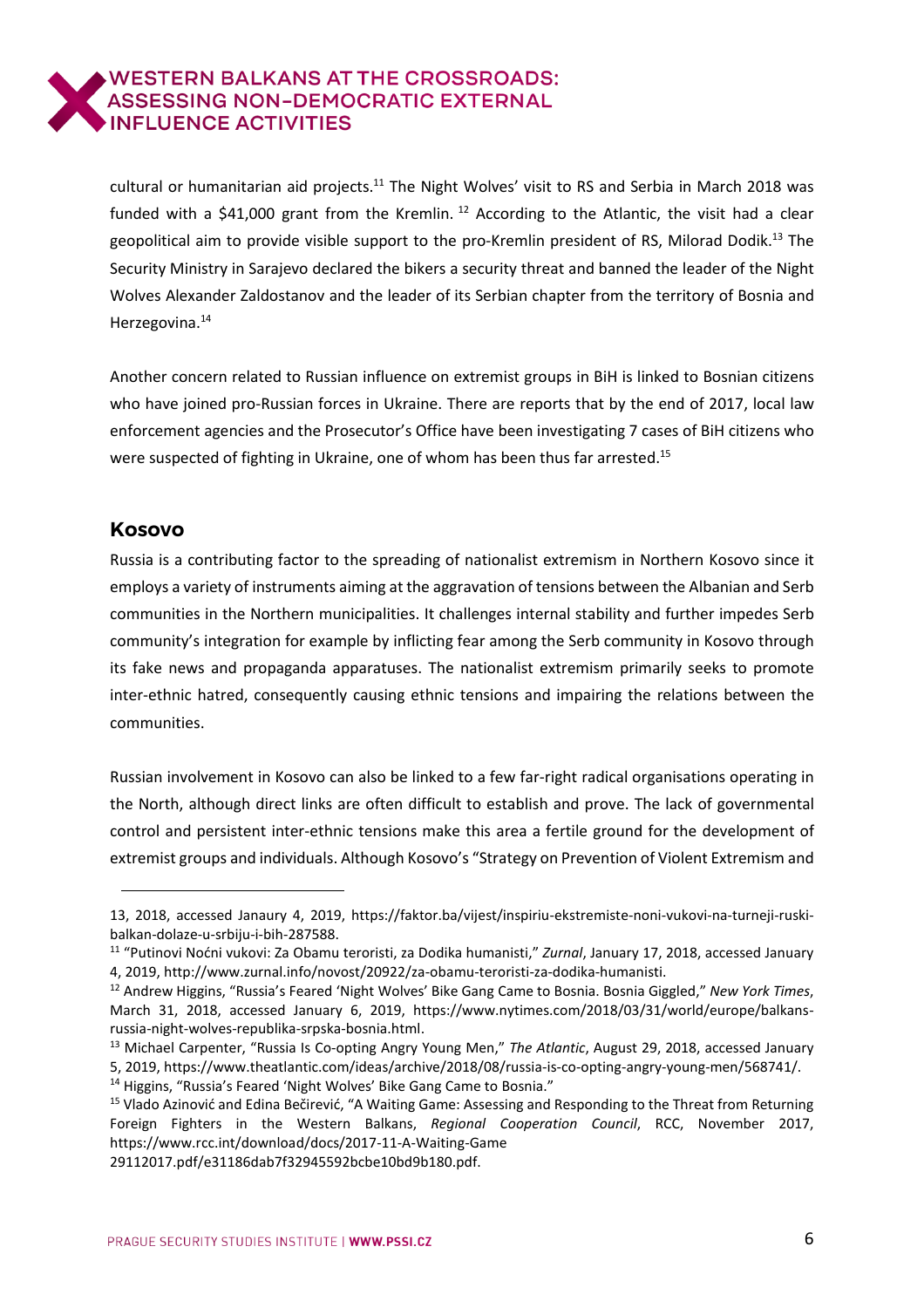Radicalization" focuses primarily on Islamist extremism, it also mentions right-wing groups and ethnonationalism originating in the North and links these groups with "Serbian political parties of radical wing."<sup>16</sup>

In an interview for Radio Television of Kosovo, Janusz Bugajski, a prominent American analyst, said that Russian services particularly flourish in these areas and operate via Russian criminal organizations present in the country.<sup>17</sup> Formal sponsors of extremist groups in the North are believed to be "the farright Serbian Radical Party; Srpski Obraz, a successor of ultranationalist movement Obraz, a movement banned in Serbia since 2012; and Nasi, a group of conservative citizens."<sup>18</sup> Interestingly, Obraz is regarded "as a primarily Russophile and anti-Western far-right organization that fosters relations with similar Russian organisations."<sup>19</sup> There is evidence that Russian organisations have provided financial assistance to such movements, but no significant amounts have been donated up to date.<sup>20</sup>

Another case of a Kosovo-operating Serbian far-right organisation with certain links to Russia is the Order of the Dragon, which claimsto have built relations with right-wing Russian intellectual Alexander Dugin, and that it can easily reach out to Kremlin in case of an attack on Kosovo Serbs.<sup>21</sup> The organisation has been involved in equipping Northern Kosovo Serbs with weapons.<sup>22</sup> There were also a few cases; some experts suggest that up to 27, of Serbian nationalists from Northern Kosovo joining pro-Russian forces in the conflict in Ukraine. Additional information on the circumstances and causes leading to this phenomenon are lacking.

The responsible Kosovo authorities generally remain uninvolved in the North as the focus has been towards the imminent threat posed by Islamist extremism in recent years. Kosovo has taken no concrete stepsto circumvent the involvement and effect of far right and extremist organisations in the North, nor it has properly addressed Russia's soft power mechanisms which are used to promote ethnonationalism. Several sources have argued that there are suspicions of Russia also financing and supporting Islamist extremism, but no known research reports have been made to date.

<sup>&</sup>lt;sup>16</sup> Qeveria e Kosovës, "Strategy on Prevention of Violent Extremism and Radicalisation Leading to Terrorism 2015–2020," September, 2015, accessed January 5, 2019, [http://www.kryeministri](http://www.kryeministri-ks.net/repository/docs/STRATEGY_parandalim_-_ENG.pdf)[ks.net/repository/docs/STRATEGY\\_parandalim\\_-\\_ENG.pdf.](http://www.kryeministri-ks.net/repository/docs/STRATEGY_parandalim_-_ENG.pdf)

<sup>17</sup> "Rusia nuk e do pajtimin mes Kosovës dhe Serbisë," *Zëri*, February 16, 2018, accessed January 5, 2019, [https://zeri.info/aktuale/186882/rusia-nuk-e-do-pajtimin-mes-kosoves-dhe-serbise/.](https://zeri.info/aktuale/186882/rusia-nuk-e-do-pajtimin-mes-kosoves-dhe-serbise/)

<sup>18</sup> "Strategy on Prevention of Violent Extremism and Radicalisation Leading to Terrorism 2015–2020."

<sup>19</sup> Jovo Bakić, "Right-Wing Extremism in Serbia," *Friedrich-Ebert-Stiftung*, February, 2013, accessed January 5, 2019, [https://library.fes.de/pdf-files/id-moe/09659.pdf.](https://library.fes.de/pdf-files/id-moe/09659.pdf)

 $20$  Ibid.

 $21$  Ibid.

<sup>22</sup> Maja Zivanović et al., "Serbian Monarchists, British Right-Wingers Plot Kosovo 'Resistance", *Balkan Insight*, November 03, 2017, accessed January 4, 2019, http://www.balkaninsight.com/en/article/serbian-monarchistsbritish-right-wingers-plot-kosovo-resistance--11-02-2017.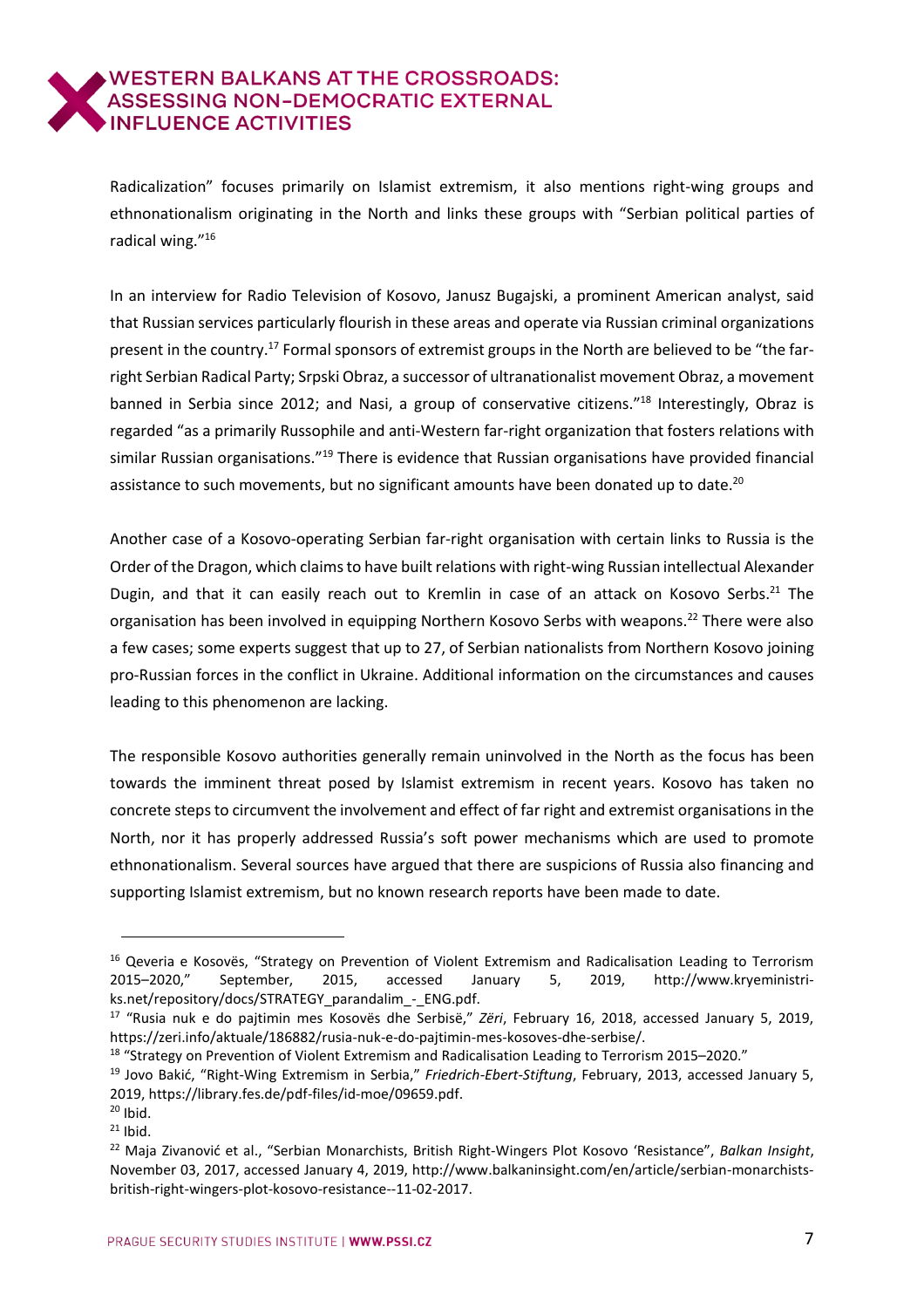## <span id="page-7-0"></span>**Macedonia**

 $\overline{a}$ 

There are two most visible pro-Russian extremist groups in Macedonia. In one of the cases, there have been proven and materialised links to the Russian extremist scene, while in the other no direct links can be established and Russia probably serves as a mere inspiration. As in most other countries, there has been no evidence for direct involvement of the Russian state in spreading extremism in Macedonia so far.

The first link refers to the pro-Russian party in Macedonia, United Macedonia, whose name is a deliberate tribute to the name of President Vladimir Putin's party, United Russia. This party has been vigorously advocating a fundamental reconsideration of Macedonia's geostrategic priorities: an abandonment of the country's Euro-Atlantic course and its substitution with pursuing accession to the Russia-led Eurasian Economic Union.<sup>23</sup> The leader of the party, Janko Bachev, has been at the forefront of the opposition camp over the name deal between Macedonia and Greece. This camp has been known for its harsh rhetoric and incitements to – even though as of now no exercising of – violence.<sup>24</sup>

The same party, United Macedonia, underwent in May 2017 a comprehensive three-day training in Moscow aimed at helping them to "take over the government" in Macedonia.<sup>25</sup> While it is difficult to prove the Kremlin's knowledge of, let alone involvement in this training, the alleged conductor of the training, Leonid Savin is known as one of the biggest Eurasianist ideologues in Moscow,<sup>26</sup> with close links to Putin. Thus, United Macedonia's training in Moscow constitutes a form of Russian facilitation of non-violent extremism in Macedonia in and of itself, regardless of the lack of (provable) involvement by the Russian government. There is plenty of evidence for the non-violent extremism exhibited by Bachev, not least his recent inexplicable homophobic insults against Germany's Chancellor Angela Merkel and European Commission President Jean-Claude Juncker, whom he referred to as "a bunch of faggots and dykes."<sup>27</sup>

<sup>23</sup> "Јанко Бачев: Влијанието на Русија на Балканот допрва доаѓа," *Macedonia 365*, March 15, 2018, accessed November 15, 2018, [https://macedonia365.com/7299/.](https://macedonia365.com/7299/)

<sup>&</sup>lt;sup>24</sup> "Македонија" и "Предавници" ечеше пред Собрание - денеска ќе се протестира додека трае седницата," *Sitel*, June 19 2018, accessed November 15, 2018, [https://sitel.com.mk/makedonija-i-predavnici-echeshe-pred](https://sitel.com.mk/makedonija-i-predavnici-echeshe-pred-sobranie-deneska-kje-se-protestira-dodeka-trae-sednicata)[sobranie-deneska-kje-se-protestira-dodeka-trae-sednicata.](https://sitel.com.mk/makedonija-i-predavnici-echeshe-pred-sobranie-deneska-kje-se-protestira-dodeka-trae-sednicata)

<sup>&</sup>lt;sup>25</sup> "Партијата на Јанко Бачев: Успешно ја минавме руската обука и подготвени сме за преземање на власта," *Fokus*, May 31 2018, accessed November 15, 2018,

[https://fokus.mk/partijata-na-janko-bachev-uspeshno-ja-minavme-ruskata-obuka-i-podgotveni-sme-za](https://fokus.mk/partijata-na-janko-bachev-uspeshno-ja-minavme-ruskata-obuka-i-podgotveni-sme-za-prezemane-na-vlasta/)[prezemane-na-vlasta/.](https://fokus.mk/partijata-na-janko-bachev-uspeshno-ja-minavme-ruskata-obuka-i-podgotveni-sme-za-prezemane-na-vlasta/)

<sup>26</sup> Leonid Savin, Geopolitica, accessed November 15, 2018, [https://www.geopolitica.ru/en/person/leonid-savin.](https://www.geopolitica.ru/en/person/leonid-savin)

<sup>&</sup>lt;sup>27</sup> "Канал 5: Бачев го злоупотреби просторот кој му го дадовме, во иднина нема да има место за него", *Fokus*, October 25, 2018, accessed November 15, 2018,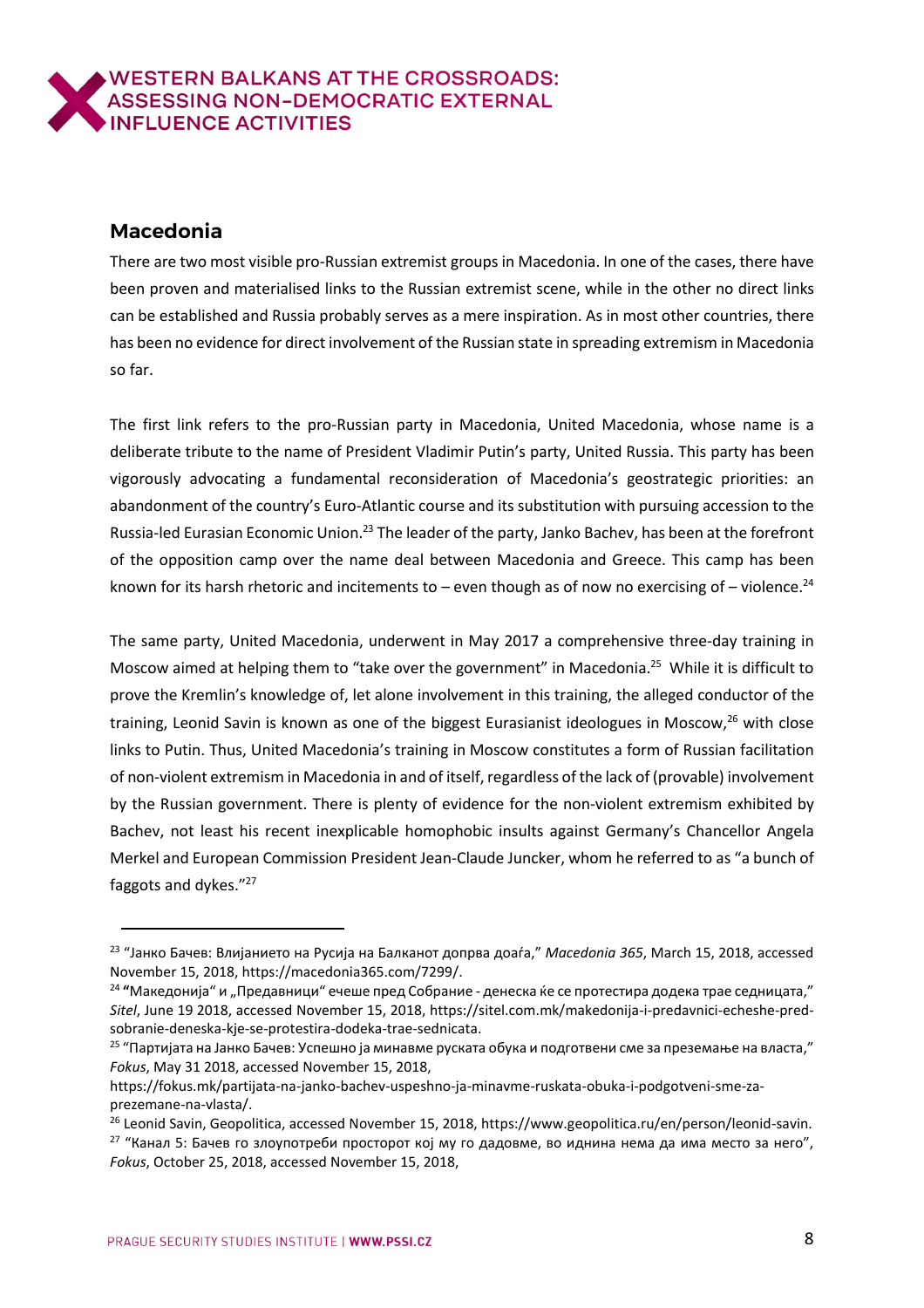The second link between Russia and extremism in Macedonia refers to violent extremism, but Russia's role here is of symbolic nature, as Moscow has served as an inspiration rather than a facilitator of extremism. Hristijansko Bratstvo (Christian Brotherhood), a relatively low-profile yet vehemently nationalistic Macedonian movement, advocates for the abandonment of secular politics and closer alignment of Macedonia with Russia based on their shared Orthodox religion. The latter reached its culmination in March 2018, as the Hristijansko Bratstvo was the chief organiser of the relatively lowscale protests outside the Russian Embassy in Skopje. The protests opposed Macedonia's decision to expel one Russian diplomat in solidarity with the West over the poisoning of Sergei Skripal.<sup>28</sup> They were notable for offensive chants against Macedonian Prime Minister Zoran Zaev with the Russian Ambassador Oleg Scherbak being seemingly sympathetic to them.

Therefore, while it is probably fair to assume that Russia has no links to the Hristijansko Bratstvo beyond seeing them as a welcome source of opposition to the pro-Western geopolitical status quo in Macedonia, it is also fair to identify Russia's role as a major inspiration for this movement. The movement has been known not only for its non-violent extremism but recently also for some violent actions. During the name protests mentioned above, Hristijansko Bratstvo adopted a prominent role and engaged in inciting violence, as well as a series of passionate activities that incur criminal liability, such as climbing on other people's cars. Moreover, one of the members of the movement was arrested in September 2018 for illegal possession of massive artillery in his car, including various forms of cold and fire weapons, as well as riot gear.

#### <span id="page-8-0"></span>**Montenegro**

 $\overline{a}$ 

Today, radical extremism and radicalism in the region are generally viewed through the prism of Islamist radicalisation and foreign fighters who left for Syria or Iraq. The general public and the region's governments often forget about other forms of extremism such as the right-wing nationalism, which is directly linked with Russia's imprint over the country.<sup>29</sup>

Regardless of the fact it joined NATO in 2017, Montenegro partly remains in the Russian sphere of influence. Russia continues to affect Montenegro by boosting activities of the radical pro-Serbian, anti-

[https://fokus.mk/kanal-5-bachev-go-zloupotrebi-prostorot-koj-mu-go-dadovme-vo-idnina-nema-da-ima](https://fokus.mk/kanal-5-bachev-go-zloupotrebi-prostorot-koj-mu-go-dadovme-vo-idnina-nema-da-ima-mesto-za-nego/)[mesto-za-nego/.](https://fokus.mk/kanal-5-bachev-go-zloupotrebi-prostorot-koj-mu-go-dadovme-vo-idnina-nema-da-ima-mesto-za-nego/)

<sup>&</sup>lt;sup>28</sup> "Протест против протерувањето на рускиот дипломат во Скопје", A1 On Net, March 27, 2018, accessed November 15, 2018, [https://a1on.mk/archives/872443.](https://a1on.mk/archives/872443)

<sup>29</sup> Jelena Beslin and Marija Ignjatijević, "Balkan foreign fighters: from Syria to Ukraine," *European Union Institute for Security Studies,* June 2017, accessed December 11, 2018, https://www.iss.europa.eu/sites/default/files/EUISSFiles/Brief%2020%20Balkan%20foreign%20fighters.pdf.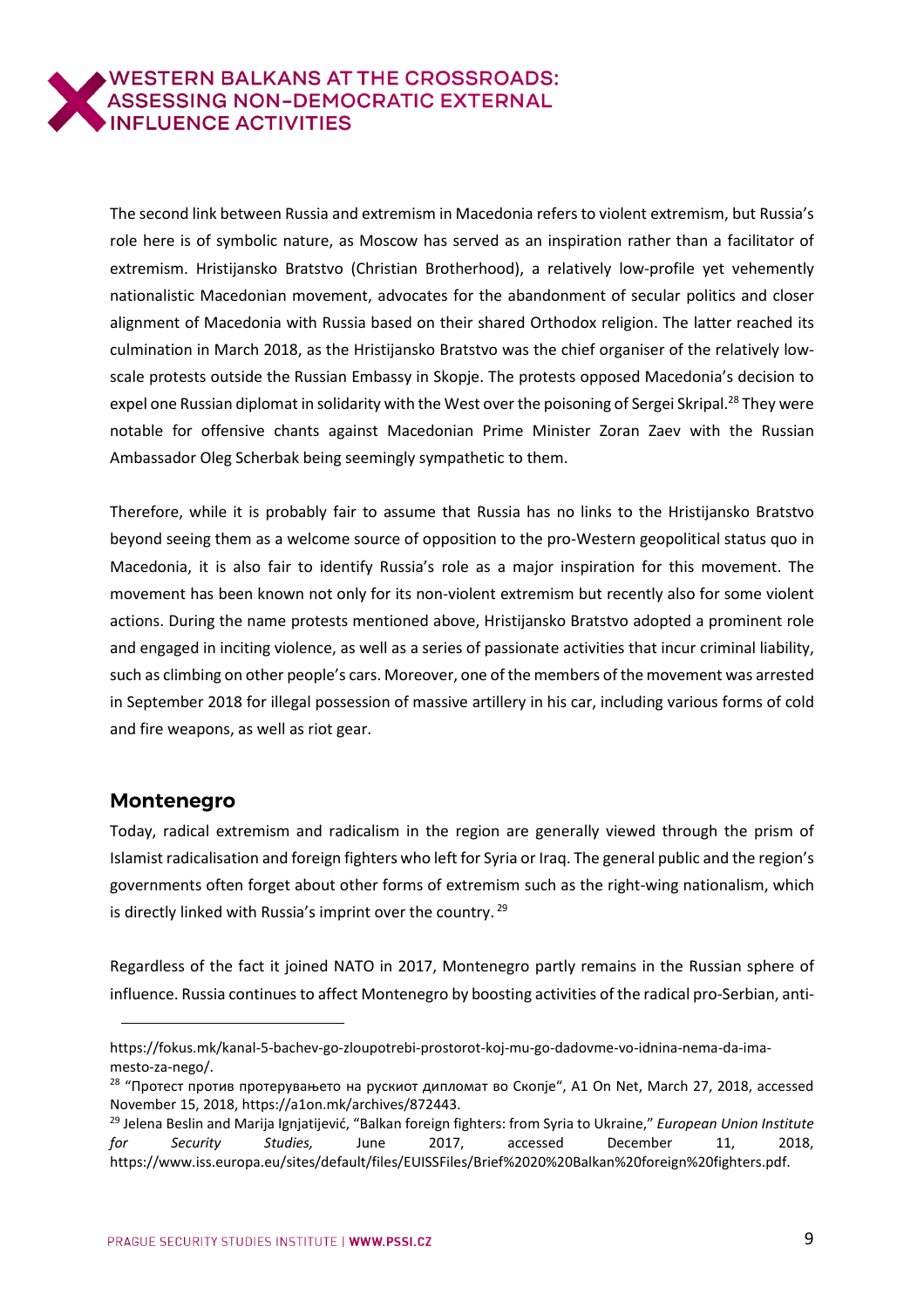NATO/EU groups and by enhancing ethno-nationalist political forces. The most particular instance of Russia-linked violent right-wing extremism was the attempted coup in Podgorica on 16 October 2016, on the day of the parliamentary elections. It involved leaders of the Serbian extremists, Montenegrin pro-Russian opposition and two Russian intelligence officers.<sup>30</sup> The High Court in Podgorica has so far confirmed the indictment of 14 people for being directly involved with two Russian citizens and two Montenegrin pro-Russian opposition leaders belonging to the Democratic Front Party, Andrija Mandić and Milan Knežević, among them. $31$  The event was also controversial as it engaged the returnees fighting with pro-Russian forces in Ukraine, including Aleksandar Sinđelić, an Austria-born Serbian citizen who was in charge of giving orders during the coup.<sup>32</sup> Despite the established evidence of Russian intelligence officers participation, the Russian government up to date denies any involvement in the event. $33$ 

Another case of nationalistic pan-Slavic extremism is a contentious pro-Russian paramilitary group known as the Balkan Cossack Army that is operational in Montenegro, Serbia and Republika Srpska. The group was founded in Kotor, Montenegro, in 2016 and is twinned with the Russian pro-Kremlin Night Wolves biker group. Its mission remains unclear, apart from endorsing pan-Orthodoxy for the Slavic people. The opening ceremony was led by the Serbian Orthodox priest Momčilo Krivokapić thus becoming one of the examples of direct involvement of the Serbian Orthodox Church, with close links to the Russian Orthodox Church, in Montenegro's extremist activities.<sup>34</sup> The group is led by Cossack General Viktor Zaplatin, a Russian veteran who fought in Bosnia in 1992-1993.<sup>35</sup> Interestingly enough, Aleksandar Sinđelić, the leading figure of the coup, is also a member of the Cossacks.<sup>36</sup>

Montenegro also did not stay immune to foreign fighters who left the country to fight alongside pro-Russian forces in the Ukrainian conflict in Donbass. As mentioned above, some of them were directly involved in the coup organisation. Official data on the exact number of foreign fighters who went to

<sup>&</sup>lt;sup>30</sup> Those are Eduard Shishmakov and Vladimir Popov.

<sup>31</sup> "Montenegrin Court Confirms Charges against Alleged Coup Plotters," *Radio Free Europe*, June 8, 2017, accessed December 6, 2018, [https://www.rferl.org/a/montenegro-coup-charges-confirmed/28535744.html.](https://www.rferl.org/a/montenegro-coup-charges-confirmed/28535744.html) <sup>32</sup> Beslin and Ignjatijević, "Balkan foreign fighters: from Syria to Ukraine."

<sup>&</sup>lt;sup>33</sup> "Russia plotted to overthrow Montenegro's government by assassinating Prime Minister Milo Djukanovic last

year, according to senior Whitehall sources," *The Telegraph*, February 19, 2017, accessed December 6, 2018, [https://www.telegraph.co.uk/news/2017/02/18/russias-deadly-plot-overthrow-montenegros-government](https://www.telegraph.co.uk/news/2017/02/18/russias-deadly-plot-overthrow-montenegros-government-assassinating/)[assassinating/.](https://www.telegraph.co.uk/news/2017/02/18/russias-deadly-plot-overthrow-montenegros-government-assassinating/)

<sup>34</sup> "Balkanska kozačka 'vojska'," *Radio Free Europe*, September 12, 2016, accessed December 6, 2018, [https://www.in4s.net/u-kotoru-formirana-balkanska-kozacka-vojska-video/.](https://www.in4s.net/u-kotoru-formirana-balkanska-kozacka-vojska-video/) ; "Hanging by a thread: Russia's Strategy of Destabilization in Montenegro," *Russia Foreign Policy Papers*, June 2018, accessed December 6, 2018, https://www.fpri.org/wp-content/uploads/2018/07/kraemer-rfp5.pdf.

<sup>&</sup>lt;sup>35</sup> And also in as well as in Abkhazia and South Ossetia, Nagorno-Karabakh and Transdniester.

<sup>36</sup> Russia's Friends Form New 'Cossack Army' In Balkans," *Radio Free Europe*, October 18, 2016, accessed December 11, 2018, https://www.rferl.org/a/balkans-russias-friends-form-new-cossack-army/28061110.html.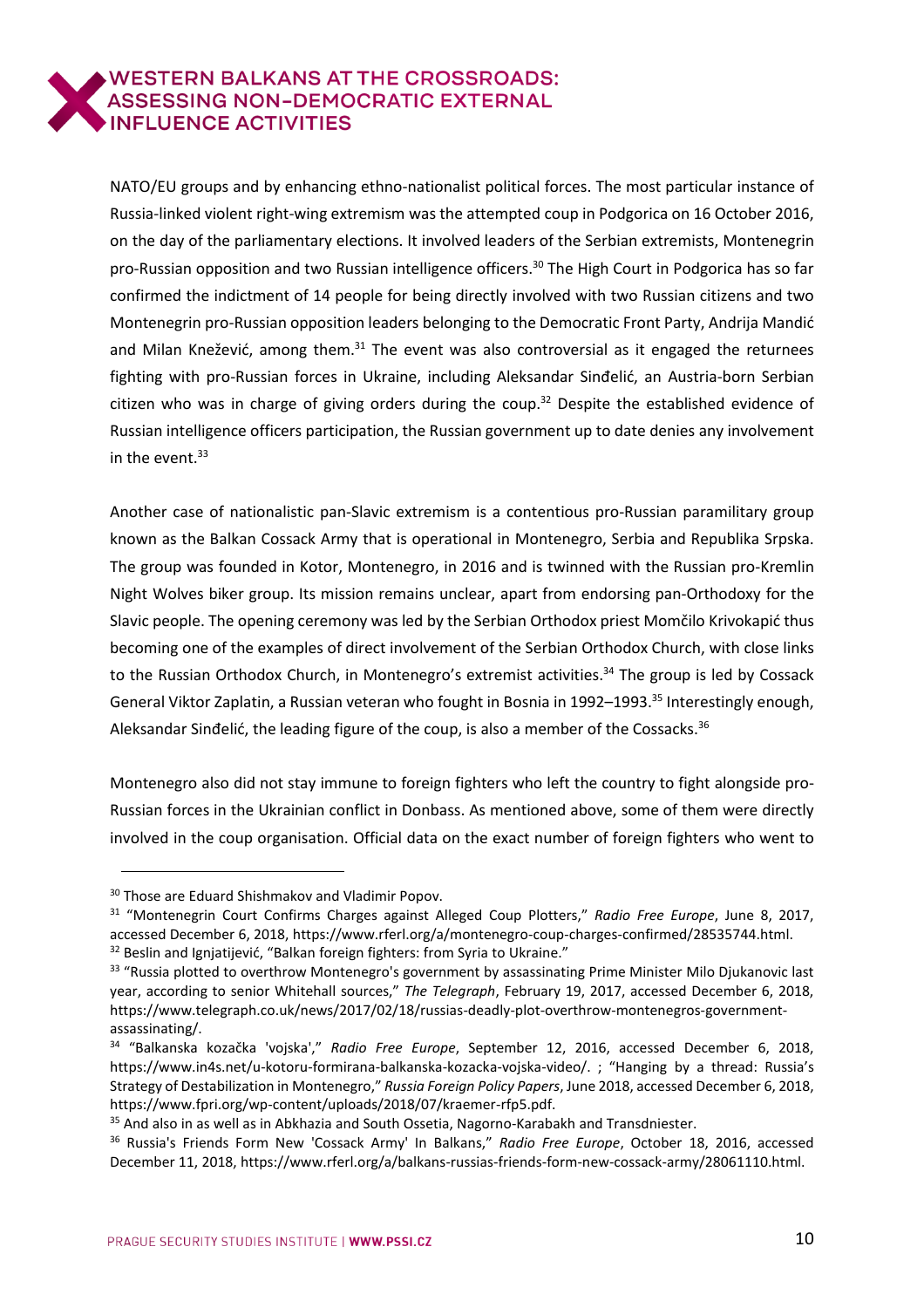Ukraine significantly vary. Yet, the authorities say that at least five Montenegrins returned from fighting alongside pro-Russian forces in Ukraine.<sup>37</sup> As other Western Balkan countries, Montenegro has changed its criminal legislation in order to outlaw foreign fighting. There are two ongoing proceedings against Marko Barović, who fought in the battles in Ukraine and against Hamid Beharović, who fought in Syria. $38$  Nevertheless, it is noteworthy that some research suggests that fighters returning from Ukraine usually remain exempt from prosecution and severe sanctions, unlike those coming back from the Middle East.<sup>39</sup>

# <span id="page-10-0"></span>**Serbia**

1

When analysing Russian support for far-right groups in Serbia, it should be stressed that not all pro-Russian organisations are involved in extremism spreading northat all far-right movements have direct links to Russian state or its intelligence services.

The activities of the radical right-wing organisations in Serbia has been recently mapped by the Women Support Center in partnership with the Vojvodina Anti-Fascist Coalition.<sup>40</sup> One of the right-wing extremist organisations with strong ties to Russia is Serbian Honour. The organisation exists and operates under the guise of humanitarian work and activism, but in reality, it promotes militarism, glorifies war and war criminals. Its members publicly advocate Russophilia, Chetniks, homophobia, intolerance towards Europe, America and everything that is "not Serbian."<sup>41</sup>

In 2007, the leader of Serbian Honour Bojan Stojković was on training in the military base Ševatske livade in Preševo, Serbia, which was later extended to Moscow thanks to the cooperation with the association of Russian war veterans Successors of the Victory.<sup>42</sup> Members of the Serbian Honour have

<sup>37</sup> Azinović and Bečirević, "A Waiting Game: Assessing and Responding to the Threat from Returning Foreign Fighters in the Western Balkans."

<sup>38</sup> "Na ratištima u Siriji i Ukrajini 20 Crnogoraca," *CDM*, November 5, 2017, accessed December 11, 2018, [https://www.cdm.me/drustvo/na-ratista-u-siriju-ukrajinu-otislo-20-crnogoraca/.](https://www.cdm.me/drustvo/na-ratista-u-siriju-ukrajinu-otislo-20-crnogoraca/)

<sup>&</sup>lt;sup>39</sup> Beslin and Ignjatijević, "Balkan foreign fighters: from Syria to Ukraine."

<sup>40</sup> Map of extremist organisations in Serbia – Gde zivi ekstremizam?, https://uploads.knightlab.com/storymapjs/052a67a1f32f0485ca11202764d2ae60/gde-spavaju-

ekstremisti/index.html?fbclid=IwAR3hvv1xBKmS\_1Zlf4ARslNxdGDFPU9hWGYN4AjbzJQw8uNdmXna\_1TPJpo The map and investigative articles are created in the framework of the project "Combating Extremism and Civil Resistance - Serbia 2018".

<sup>&</sup>lt;sup>41</sup> They also show hatred towards Croats, Albanians, feminists, migrants, Muslims and other groups. Vuk Stanojević, "ŠIRENJE MRŽNJE I MILITARIZAM U SRBIJI PROLAZI KAO HUMANITARNI RAD", Autonomija info, December 5, 2018, http://www.autonomija.info/sirenje-mrznje-i-militarizam-u-srbiji-prolazi-kao-humanitarnirad.html

<sup>&</sup>lt;sup>42</sup> According to the Sarajevo-based "Žurnal" portal.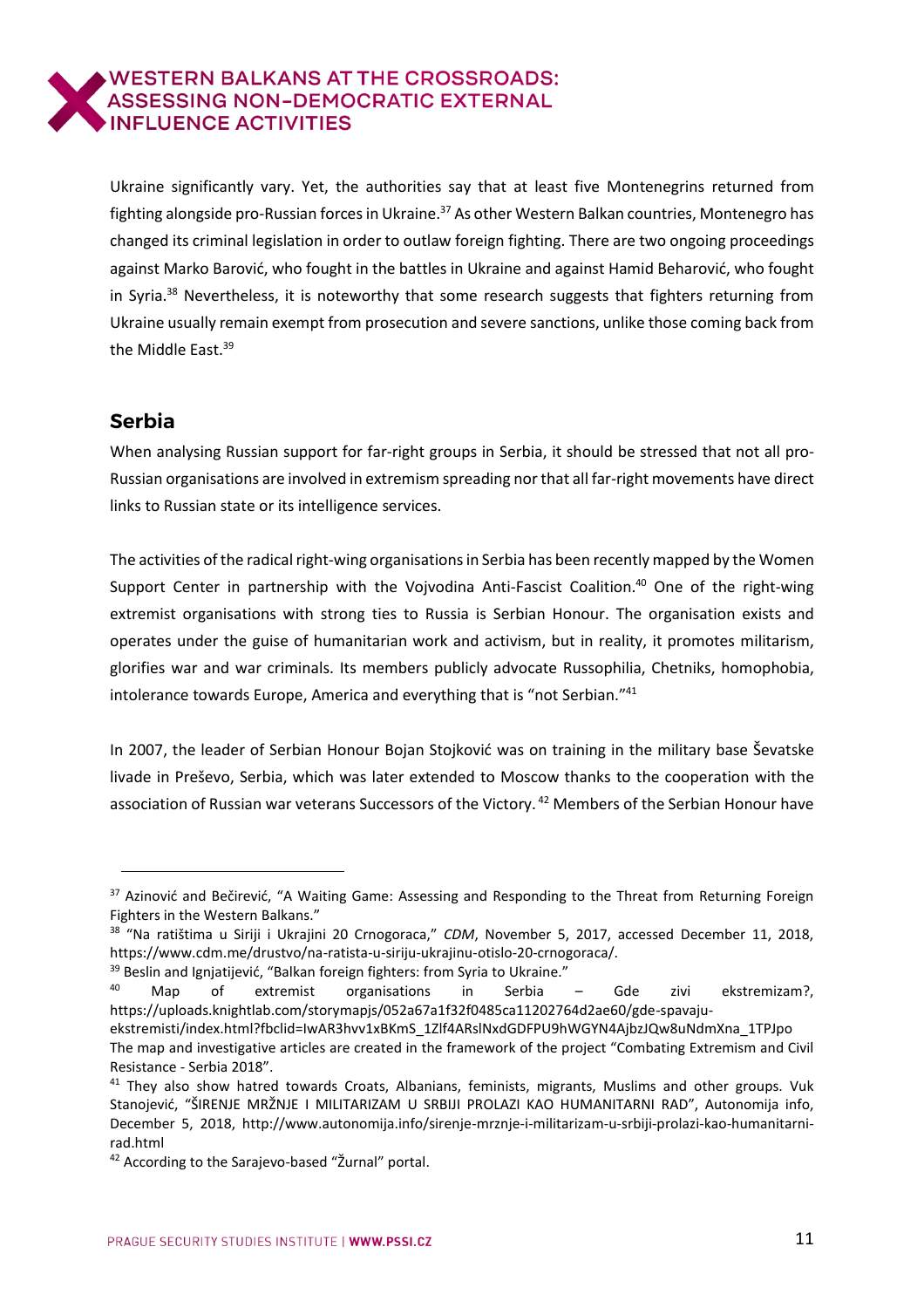also been practising firing at the Russian-Serbian Humanitarian Center in Niš, which, in diplomatic circles of the Western countries, is considered a Russian intelligence centre.<sup>43</sup>

The Serbian Honour is also affiliated with the Russian motorcycle club Night Wolves, famous for its close ties to President Putin, while also being on the United States blacklist for terrorist actions in Ukraine. Serbia has its own branch of the Night Wolves whose leader is Saša Savić.<sup>44</sup> The Night Wolves are famous in Serbia for supporting Kosovo Serbs, for organising various humanitarian actions and for their close ties to their "Orthodox brothers."<sup>45</sup> Western media claim that the Serbian branch "is part of an extremist ecosystem" nurtured by Russia through its ties to the Serbian Orthodox Church and radical Serb nationalists who still dream of a Greater Serbia.<sup>46</sup>

Another notable phenomenon is the indoctrination and radicalisation of youth from Serbia by both Serbian and Russian extreme-right organisations but also academic institutions. Russian Institute for Strategic Research organised scientific conferences, symposiums of young politicians in Russia, children's camp Lemnos in Greece visited by children from Serbia, as well as the international children's camps Serbian Code<sup>47</sup> and Our Serbia, which include children from Russia, Crimea, Transnistria and Donbas. In early 2018, 30 teenagers from Serbia travelled to Russia to attend an International Military Patriotic Youth Camp ran by an ultranationalist group called E.N.O.T. Corp, whose military trainers teach kids how to find their way in the woods, handle weapons, and prepare for the possibility of war.<sup>48</sup> In August 2018, "Serbian and Russian veterans and patriotic groups" with the support of Serbian local authorities and Russian far-right groups, organised the first "patriotic youth camp" in Serbia where children and young adults learned military skills. Following public complaints, the government closed the camp.<sup>49</sup>

Foreign fighters who support pro-Russian forces in Ukraine is a relatively new trend in Serbia. Around 70 individuals fought on the pro-Russian side in the Ukrainian conflict.<sup>50</sup> Serbian citizens travelled to Ukraine under the guise of delivering humanitarian aid or by going to work in Russia. The majority of

<sup>&</sup>lt;sup>43</sup> This center was also linked to the Russian-sponsored coup attempted in Montenegro in 2017.

<sup>44</sup> Michael Carpenter, "Russia Is Co-opting Angry Young Men," *The Atlantic*, August 29, 2018, accessed November 15, 2018, https://www.theatlantic.com/ideas/archive/2018/08/russia-is-co-opting-angry-young-men/568741/. <sup>45</sup> Ibid

<sup>46</sup> Higgins, "Russia's Feared 'Night Wolves' Bike Gang Came to Bosnia."

<sup>47</sup> Organisation "Serbian Code", http://nasasrbija.rs/index.php/srp/srpski-kod-srb

<sup>48</sup> "Serbian Teens Play War Games At Russian Paramilitary Camp," *Radio Free Europe*, April 6, 2018, accessed November 15, 2018, https://www.rferl.org/a/russia-serbia-paramilitary-camp/29149543.html.

<sup>49</sup> "What are armed children doing on Mt. Zlatibor?/VIDEO," *B92*, August 16, 2018, accessed November 15, 2018, https://www.b92.net/eng/news/society.php?yyyy=2018&mm=08&dd=16&nav\_id=104874.

<sup>50</sup> Predrag Petrović and Isidora Stakić, *Western Balkans Extremism Research Forum - Serbia Report*. Belgrade, British Council, 2018, pp. 6.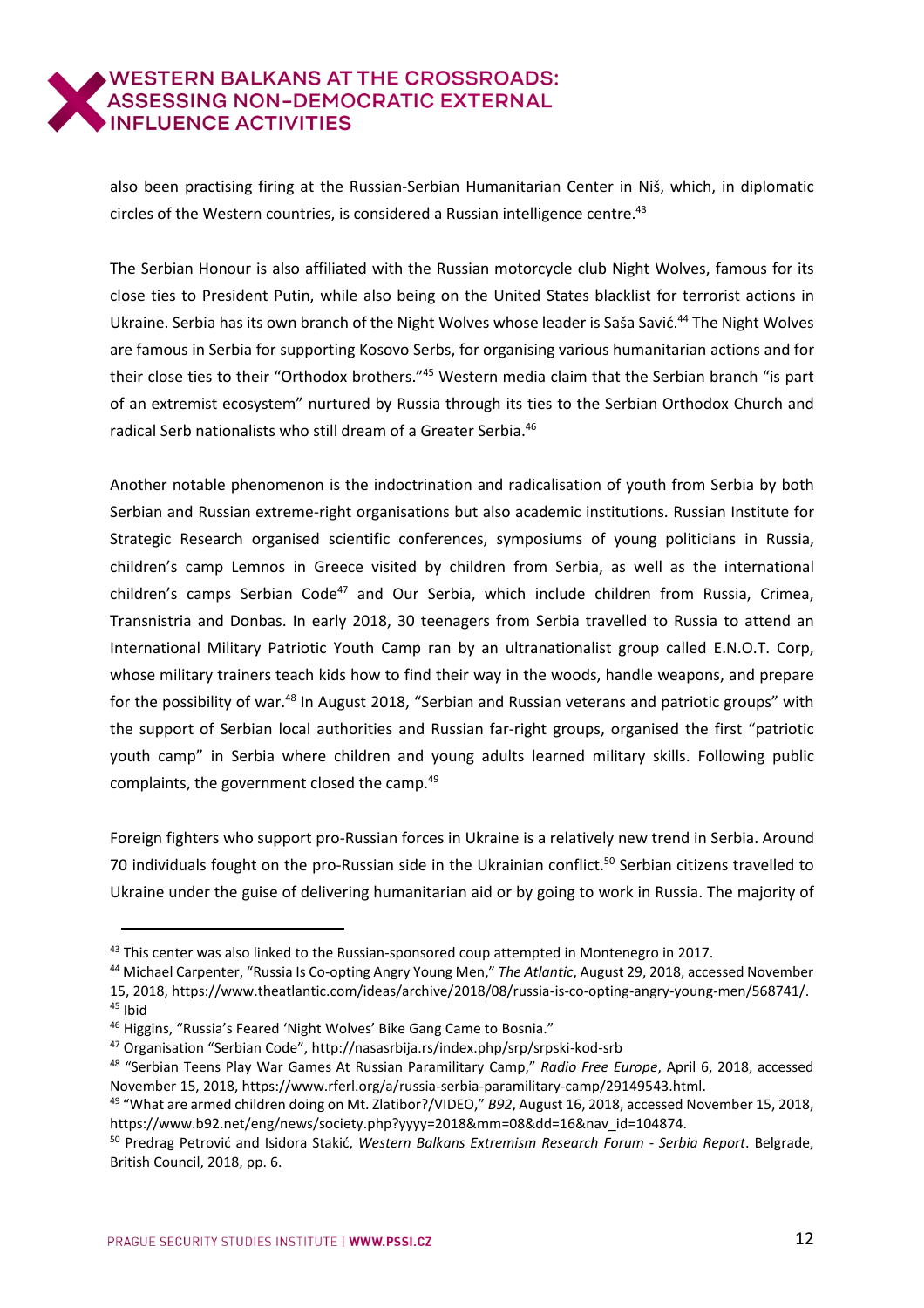Serbian foreign fighters in Ukraine are organised in a unit called the Serbian Chetnik Movement.<sup>51</sup> Inspired by the ideology of ultra-nationalism, Serbian Chetniks in Ukraine consider it to be their patriotic duty to support Russia, although the financial gains can also be a motivator.<sup>52</sup>

Some of the foreign fighters in Ukraine have also been accused of planning terrorist attacks in the Western Balkans, such as Aleksandar Sindjelić who allegedly was one of the organisers of the attempted coup d'état in Montenegro in October 2016.<sup>53</sup> Sindjelić, who is a member of the Serbian branch of the Night Wolves, identified two Russians as Russian intelligence officers, saying that they organised and financed the plot.<sup>54</sup>

Furthermore, news about the death of Serbian citizen fighting in Syria revealed the fact that many Serbian right-wing extremists active in the Ukrainian battlefields are now fighting for Assad's forces through engagement of Russian private military company called Wagner.<sup>55</sup> Since the Serbian government criminalised foreign fighters by making the amendments to the Criminal Code in October 2014, the foreign fighters who came back to Serbia from Ukraine were prosecuted.

# <span id="page-12-0"></span>**Turkey**

Turkey under Erdoğan's leadership is mainly trying to influence Muslims of the Western Balkans in ways that enhance its political and business interests. Turkish influence in the region has never been associated with the support of violent extremism or radicalism. Moreover, Turkish support and cooperation with local Islamic Communities, and official Muslim religious institutions, have a counterbalancing effect on the spread of Salafism<sup>56</sup> and other radical interpretations of Islam. The only exception to this is in Serbia, in which Turkish influence has helped to divide the official Islamic Community which facilitated the spread of radical interpretations of Islam not backed by official Muslim institutions.

<sup>51</sup> According to the Western Balkans Extremism Research Forum.

<sup>52</sup> Petrović and Stakić, *Western Balkans Extremism Research Forum - Serbia Report*, pp. 10.

<sup>53</sup> Ibid, pp. 12.

<sup>54</sup> Michael Carpenter, "Russia Is Co-opting Angry Young Men", The Atlantic, August 29, 2018.

<sup>55</sup> Petrović and Stakić, *Western Balkans Extremism Research Forum - Serbia Report*, pp. 33.

<sup>&</sup>lt;sup>56</sup> For the purposes of this briefing paper, we use the term Salafism as an umbrella term for a fundamental and purist interpretations of Islam, even though it is not a unified movement. Salafism is largely influenced by the teachings and practices of Muhammad ibn Abd al-Wahhab and his followers who established it as an official religious practice in Saudi Arabia in the 18th century. For this reason terms Salafism and Wahhabism are often interchangeably used, however, we use the term Wahhabism only when quoting external sources.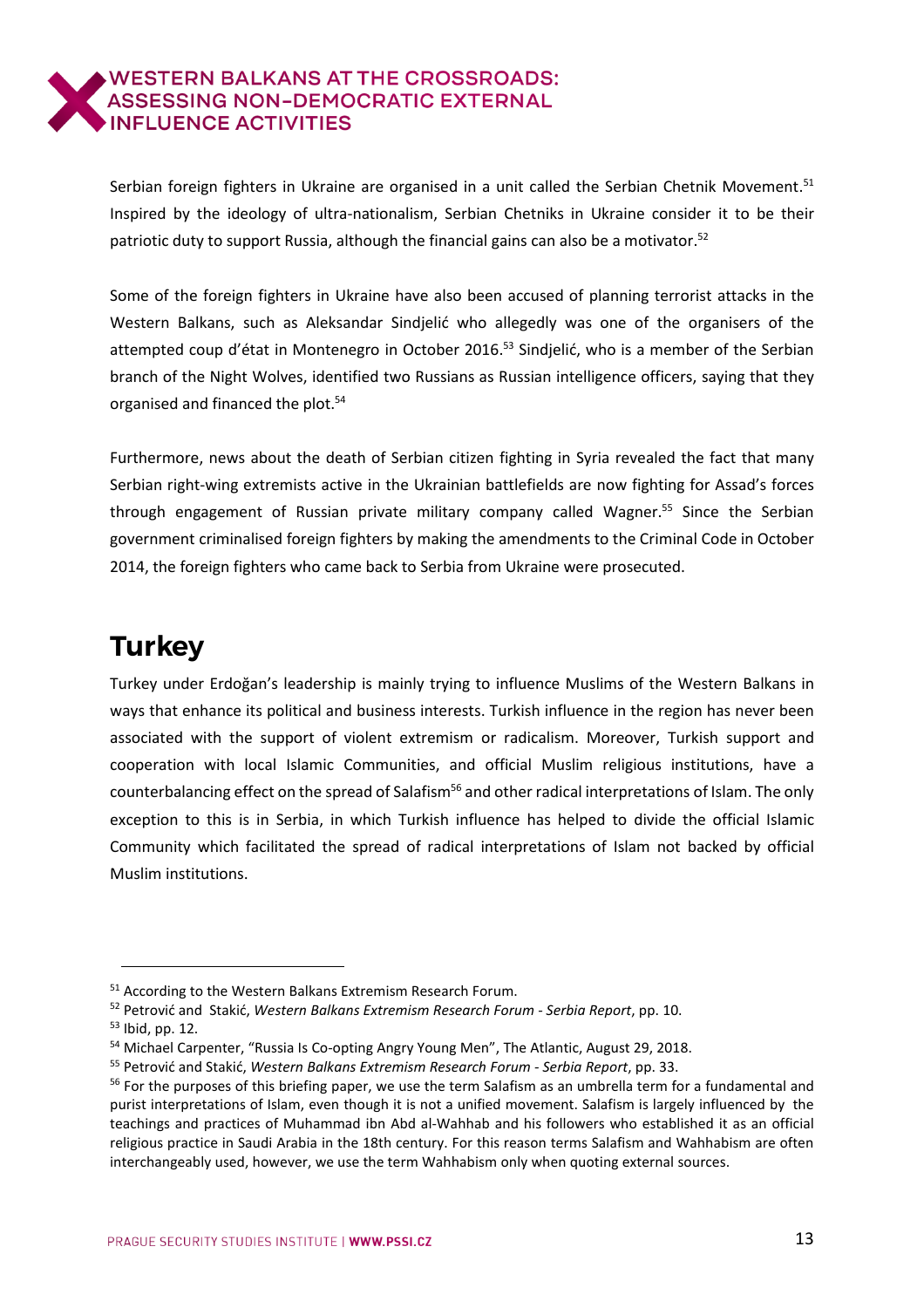

## <span id="page-13-0"></span>**Bosnia and Herzegovina**

There are no indications that Turkey has been in any way involved in supporting extremist elements in BiH. However, no one could rule out a possibility of different future developments given Turkish evergrowing political engagement and physical presence in BiH and with regards to Turkish government's radical positions towards Gülenist presence in BiH and the rest of the region. Having in mind that the anti-Gülenist campaign has already led to secret, illegal arrests and deportations of alleged Gülenists in several countries in the region, $57$  one cannot exclude the possibility of similar or some other radical situations in BiH occurring in the near future.

Besides political links with Bosniak politicians, Turkey has also been steadily building its power base through other means. Practices it uses range from the establishment of a local branch of its ruling AKP<sup>58</sup> party to establishing groups of its supporters made of both local residents and Turkish nationals many of whom attended some of the numerous Turkish academic institutions in the country and abroad. These groups have already been used in BiH in previous years for the staging of demonstrations in support of the Turkish president Recep Tayyip Erdoğan as well as protests against Turkish self-exiled preacher and political figure Muhammed Fethullah Gülen and his Bosnian supporters. Furthermore, according to different Turkish sources, Turkey has in recent years also built up the presence of its secret police all over the region.<sup>59</sup>

#### <span id="page-13-1"></span>**Kosovo**

Turkey's purpose has never been to promote violent extremism and support more Kosovar citizens to join the wars in Syria. Instead, Turkey appears to be more concentrated in the economic and cultural realm in Kosovo. While the Gulf States have to some extent imposed "an alien Islam to the Balkans," Turkish organisations support the existing Islamic communities and strengthen their activities through different investments aimed at increasing peoples' religiosity.<sup>60</sup> However, it is worth noting that Turkey's Islamist agenda under Erdoğan is more pronounced. It seeks to expand the role of religion into people's lives and encourage them to adopt it as a way of living, rather than a mere religious and cultural practice.

<sup>57</sup> Madalin Necsutu, "Turkish Secret Services Nab Six 'Gulenists' in Moldova," *Balkan Insight*, September 6, 2018, accessed January 4, 2019, http://www.balkaninsight.com/en/article/six-turkish-professors-detained-bymoldovan-secret-services-09-06-2018.

<sup>58</sup> S. Kurt, "Erdoan širi AKP, otvara predstavništvo u BiH?!," *Avaz*, January 5, 2018, accessed January 7, 2019, https://avaz.ba/vijesti/bih/337868/erdoan-siri-akp-otvara-predstavnistvo-u-bih.

<sup>59</sup> Interview with a Turkish official, October 2018.

 $60$  Ibid.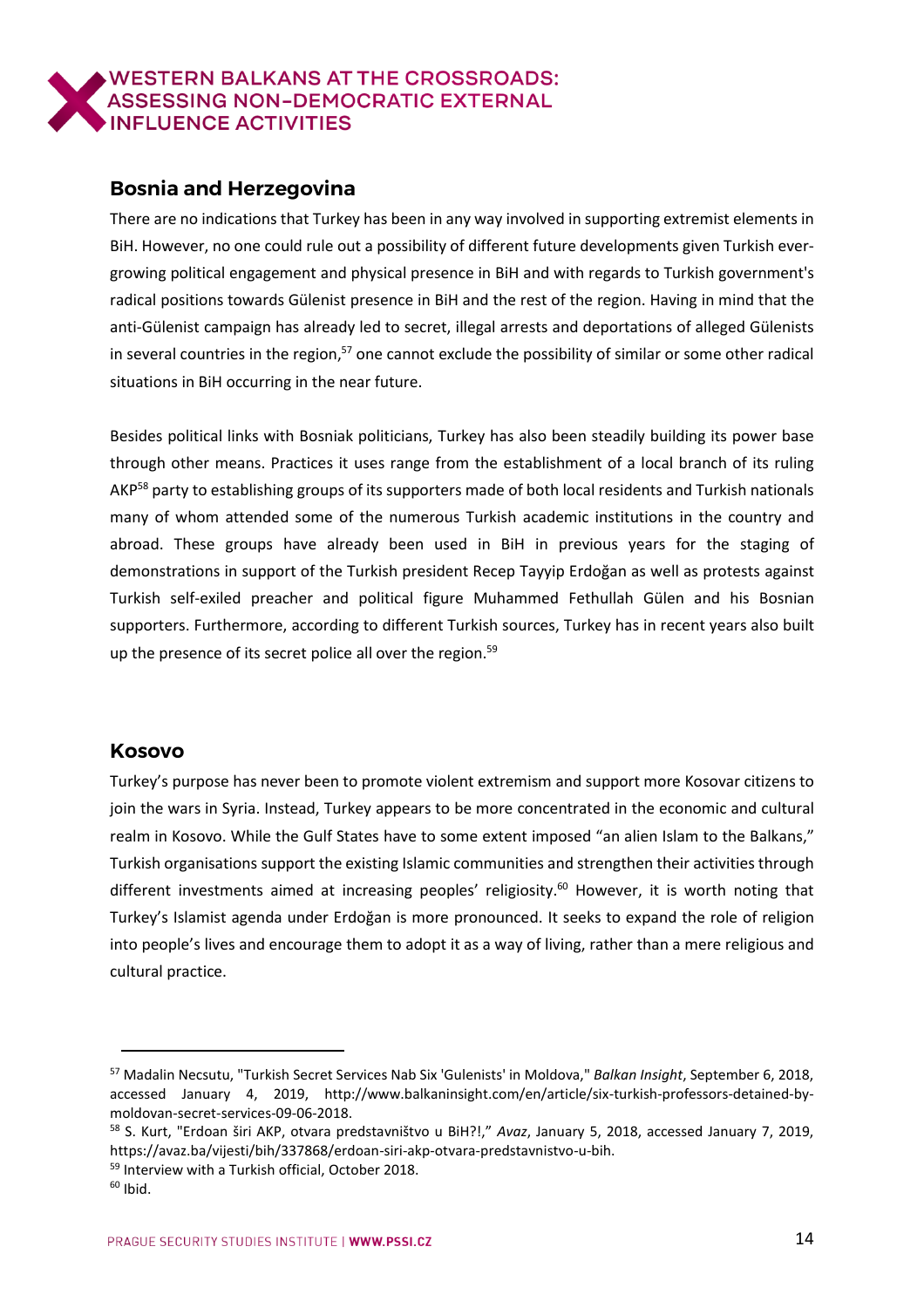# <span id="page-14-0"></span>**Macedonia**

As mentioned in the previous reports (see links above), the first private high school in Macedonia, Yahya Kemal College, is a Turkish school associated with Gülen's Hizmet movement. The college has six branches in four cities in Macedonia and is widely considered as one of the most prestigious high school institutions in the country. The Turkish government has tried to put pressure on Macedonia to shut down these schools, but the Macedonian government has refused to fulfil this request. As part of this effort, the Turkish ambassador to Macedonia went as far as claiming that parents who don't want their children to become "terrorists" should not send their children Yahya Kemal.<sup>61</sup> Yet despite the harsh rhetoric emanating from Ankara, there has been no evidence of any extremist inclinations among the Yahya Kemal schools, be it towards Turkey or Macedonia.

#### <span id="page-14-1"></span>**Montenegro**

There is traditionally good cooperation among the Islamic Community of Montenegro (ICM), which is moderate and pro-active, and their Turkish counterparts and officials, including Erdoğan. Fears of the potential spread of Islamic radicalism are not related to Turkish activities but to the forms of Islamic teachings and support coming from the Gulf States.

#### <span id="page-14-2"></span>**Serbia**

 $\overline{a}$ 

One of the biggest results of Turkey's influence in religious affairs in Serbia is the creation of a breakup within the Islamic Community. In 2007, the Islamic Community split into two official structures -Islamic Community in Serbia with headquarters in Novi Pazar headed by former Mufti Muamer Zukorlić<sup>62</sup> and operating under the auspices of the Islamic Community in Bosnia and Herzegovina, and Islamic Community of Serbia based in Belgrade, headed by Adem Zilkić and supported by Turkey. Both Islamic communities are fighting for the hearts and minds of Muslim believers.

The divided Islamic community in Serbia is an additional factor that opens a space for harmful influences, i.e. problematic interpretations of Islam that might lead to violent extremism.<sup>63</sup> According to the Western Balkans Research Extremism Forum, this competition only damages the legitimacy of both communities leaving the space for extremists to attract dissatisfied believers.<sup>64</sup> The attempt of

<sup>61</sup> "Turkish ambassador implies Gülen schools in Macedonia raise terrorists," *Turkish Minute,* September 5, 2018, accessed November 15, 2018, [https://www.turkishminute.com/2018/05/09/turkish-ambassador-implies-gulen](https://www.turkishminute.com/2018/05/09/turkish-ambassador-implies-gulen-schools-in-macedonia-raise-terrorists)[schools-in-macedonia-raise-terrorists.](https://www.turkishminute.com/2018/05/09/turkish-ambassador-implies-gulen-schools-in-macedonia-raise-terrorists)

<sup>62</sup> Baza imovine politicara, Muamer Zukorlić," *Krik*, January 11, 2018, accessed January 6, 2019, ttps://imovinapoliticara.krik.rs/display/disp6/profil.php?disp\_id=67.

<sup>63</sup> Petrović and Stakić, *Western Balkans Research Forum – Serbian Report*, pp. 23.  $64$  Ibid, pp. 4.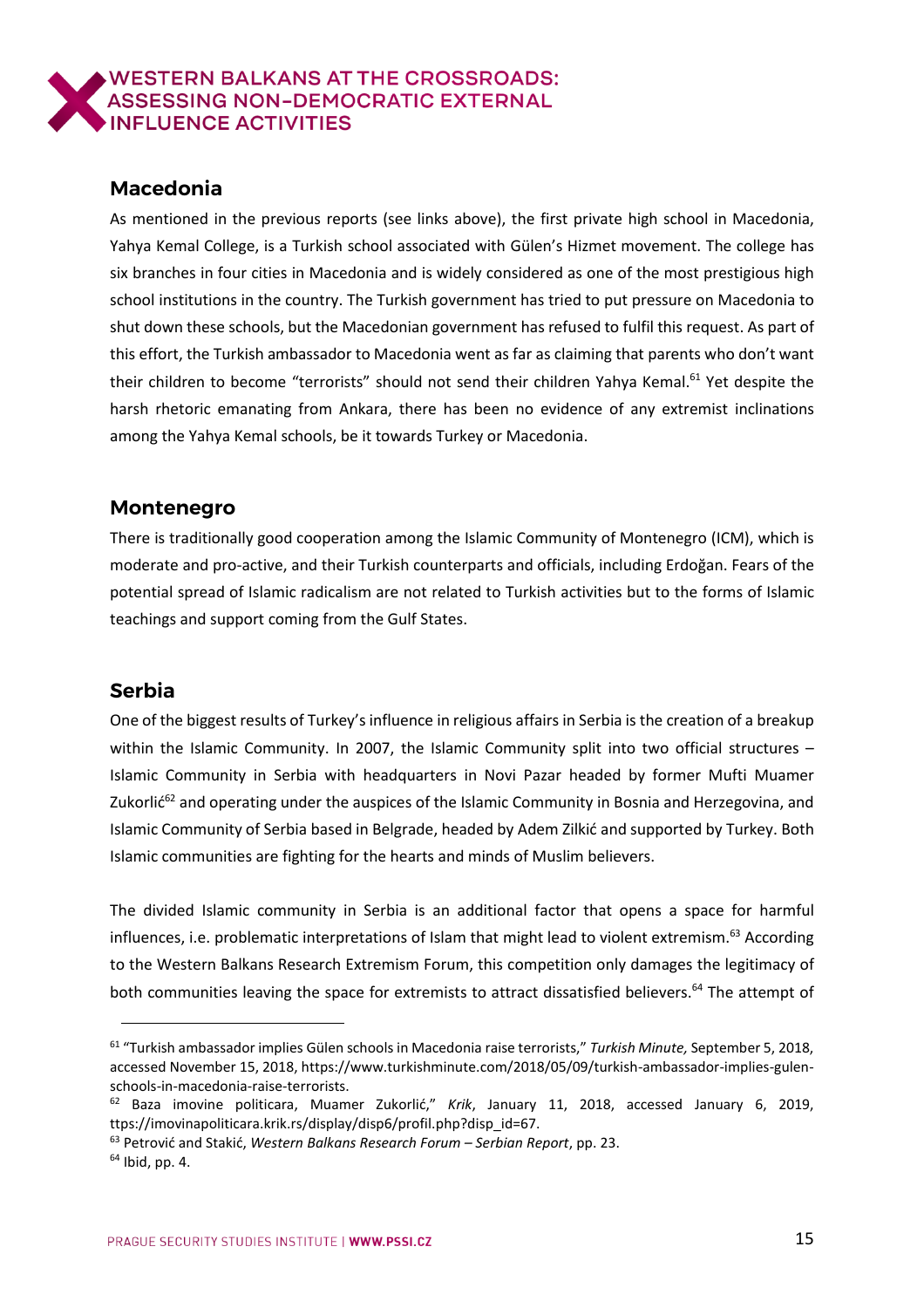Ankara to mediate in the reconciliation between religious leaders Zilkić and Zukorlić had failed, primarily because Ankara supported Zilkić, with the intention to place the Islamic Community of Serbia under control of the Islamic Community of Turkey.<sup>65</sup>

On the other hand, Zukorlić, a former religious and party leader of the Justice and Reconciliation Party, is seen as a promoter of a more fundamental version of Islam promoted by Saudi Arabia. In mid-2016, after renouncing the functions of a religious leader, he was elected as a member of Serbian Parliament. Some experts believe that President Vučić tried to pacify Zukorlić by including him in the formal government structures as a member of Parliament and the Chairman of the Committee on Education, Science, Technological Development and Information Society.<sup>66</sup>

# <span id="page-15-0"></span>**The Gulf States**

The wars of the 1990s opened doors for the Gulf States' imprint over the former Yugoslav countries which brought to the region new ultraconservative and intolerant forms of Islam, particularly Salafism. As in Russia's case, however, direct involvement of the Gulf States' governments and authorities remains obscure in most cases. Frequently, radicalisation begins with education at the Gulf States' religious institutions, or has been spread through various charities and NGO's, with certain but unclear links to the state institutions and political elites, assisting in the post-war reconstruction.

Teachings of radical Islam were introduced to the moderate Balkan forms of Islam with the arrival of the Islamic fighters, Mujahideen, who came to fight alongside their Muslim counterpartsin the Bosnian war. After the war, some Mujahideen stayed in BiH and established closed communities in which they educated their local supporters on Salafism. A similar trend was to be seen during the war in Kosovo.

Activities of Islamic charities and NGO's decreased after the 2001 terrorist attack in the US and the following war on terror, which led to the exposure of their suspicious activities, including the support of terrorism or illegal armstrade. Despite that, the Gulf States had, throughout the years, financed the reconstruction of many mosques and construction of new ones and invested into other cultural and commercial projects. Salafi communities living in remote areas remained, and Salafi influences have also penetrated Muslim communities in other countries of the region, especially in the Serbian and Montenegrin Sandžak region. Their overall numbers, however, remain very low and estimated numbers of Salafists with the potential for violent extremism are marginal.

<sup>&</sup>lt;sup>65</sup> Forum for Ethnic Relations, Mapping of Sandžak, Forum for Ethnic Relations, Belgrade, June 2017, pp.41 <sup>66</sup> Dušan Komarčević, "Smenu traže, Zukorlić ostaje," *Slobodna Evropa*, October 16, 2017, accessed January 5, 2019, https://www.slobodnaevropa.org/a/zukorlic-odbor-obrazovanje-/28797233.html.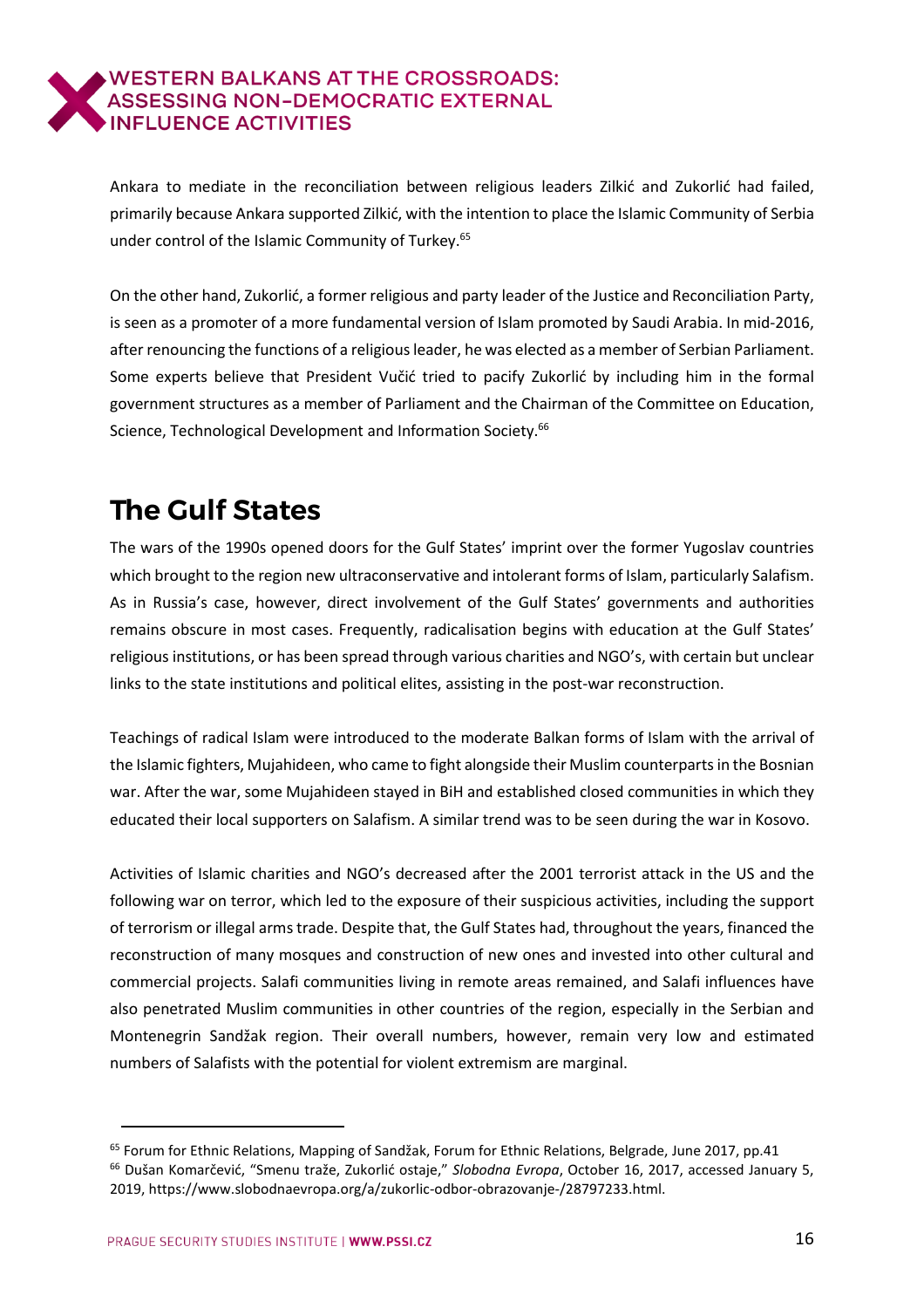# **WESTERN BALKANS AT THE CROSSROADS:** ASSESSING NON-DEMOCRATIC EXTERNAL

The main concerns related to Islamist extremism in the region have been recently related to the departure of tens of radicalised Balkan Muslims, many of whom are known to have spent some time in closed Salafi communities, to Syrian or Iraqi battlefields. As a response to this worrying phenomenon, the Western Balkan countries have passed new legislation outlawing such practice, and several foreign fighters have already been prosecuted.

# <span id="page-16-0"></span>**Bosnia and Herzegovina**

Islamic radicalisation in BiH has been encouraged by certain Islamic countries and groups over the past three decades. The beginning of this phenomenon is closely connected to the war in Bosnia during which several thousand Islamic fighters, so-called Mujahideen, came to fight alongside their Muslim brethren. Their religious and political views atypical for Bosnian Muslims' traditionally very moderate way of practising Islam as well as some of the war atrocities, which they committed against non-Muslim fighters and civilians, triggered controversy within the country.

The presence of Mujahideen significantly decreased at the end of the war as most left seeking other wars to join, but few thousand of them remained in the country, established families and received BiH citizenship. Some of these Mujahideen appeared to be fed up with war rather seeking solace and peace in BiH, while others gathered local supporters and established closed communities in which they educated people to Salafism. These groups were also supported by different NGOs from Islamic, mainly Gulf, countries which provided them with money, food and clothes. At the difficult times immediately after the end of the war, such assistance was enough to draw the attention of larger numbers from the local population.

BiH has seen a number of terrorist attacks carried out by local Islamic extremists. A major, and last up to date, the incident took place on October 28, 2011, in Sarajevo when Mevlid Jašarević fired at the U.S. Embassy with an AK-47 rifle for over 40 minutes, wounding a policeman. It came to light that Jašarević had spent some time in a Salafi community in Gornja Maoča village. In recent years, despite the fact that terrorist activities increased significantly across Europe, BiH was mostly spared.

Throughout this period, various Gulf countries and their NGOs financed construction of new or reconstruction of war-damaged mosques. Some mosques operated as these countries' consulate offices and were outside ofthe control of local authorities and withoutsupervision from the BiH Islamic Community. The involvement of Islamic countries decreased significantly following September 11, 2001, and the subsequent global (US-led) 'war on terrorism' which resulted into many Islamic NGOs being shut down or forced to reduce their activities in BiH. Presence of Islamic countries started increasing again in recent years, as a result of the weakening of EU and US presence in BiH.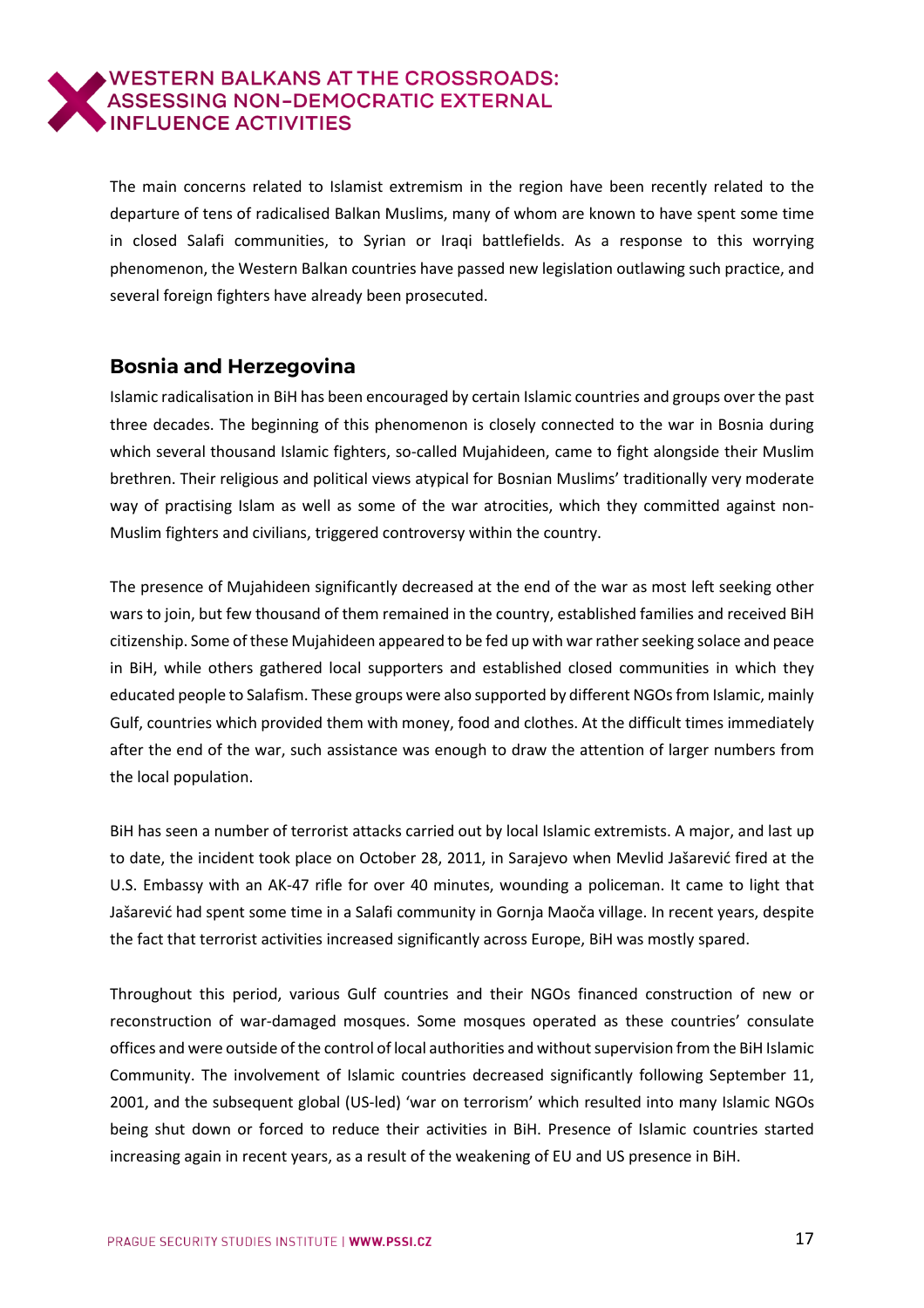Several local religious communities have emerged in remote areas around radical Islamic preachers. These communities have been fertile ground for the recruitment of fighters for battlefields in Syria and elsewhere. According to the RCC report, $67$  some 240 adults from BiH are believed to have departed to Syria and Iraq between 2012 and the end of 2017. According to the same report, 112 citizens, both men (62) and women (50), remain there. At one point, some 50 BiH children were also believed to be in ISIL/Daesh-held territory, but it is not known how many remain. So far, 53 BiH citizens, three women and four children – have returned from Syria and Iraq, ten to countries other than BiH.

In order to discourage and halt these departures, BiH was among the first countries in 2014 to adopt legislation that criminalises the establishment of or association with foreign fighting forces.<sup>68</sup> So far, 22 former fighters have been convicted upon return. This law, the hardening of security forces' positions towards people leaving for foreign battlefields and also the gradual weakening of ISIS positions in Syria have significantly reduced this trend. Furthermore, the greatest obstacle for further expansion of Islamic radicalism in BiH is the moderate version of local Islam, which finds Salafism and other radical versions of Islam as strange and hostile to Bosniaks.<sup>69</sup>

There is ample evidence of Gulf and other Islamic countries' support aimed at establishing a religious and cultural foothold in BiH. Yet there is little evidence that these countries and their regimes were behind terrorist or any other radical activities which were mostly promoted and/or carried out by extremist groups such as Al-Qaida or ISIS.

#### <span id="page-17-0"></span>**Kosovo**

 $\overline{a}$ 

The aftermath of the Kosovo War in 1999 saw an inflow of religious charities from the Gulf States under the guise of humanitarian aid. It is estimated these organizations, frequently infiltrated by Islamist extremists, have invested around \$800 million in building mosques, provided educational scholarships to study in religious institutions across the Middle East, and sponsored Koranic schools in rural areas, often led by local fundamentalist alumni of Middle Eastern religious institutions.<sup>70</sup> Kosovars

<sup>&</sup>lt;sup>67</sup> Azinović and Bečirević, "A Waiting Game: Assessing and Responding to the Threat from Returning Foreign Fighters in the Western Balkans."

 $68$  The law, which was adopted in 2014, allows for imprisonment of a minimum of 5 years for participation in foreign armed formations and between 3 months and 10 years for other activities related to foreign fighting, such as incitement and recruitment; as well as at least 3 years for recruiting, financing, training, or organizing for a terrorist group

<sup>69</sup> A term used for Bosnian Muslims.

<sup>70</sup> Adrian Shtuni, "Dynamics of Radicalization and Violent Extremism in Kosovo," *United States Institute of Peace*, December, 2016, accessed January 2, 2019, [https://www.usip.org/sites/default/files/SR397-Dynamics-of-](https://www.usip.org/sites/default/files/SR397-Dynamics-of-Radicalization-and-Violent-Extremism-in-Kosovo.pdf)[Radicalization-and-Violent-Extremism-in-Kosovo.pdf.](https://www.usip.org/sites/default/files/SR397-Dynamics-of-Radicalization-and-Violent-Extremism-in-Kosovo.pdf)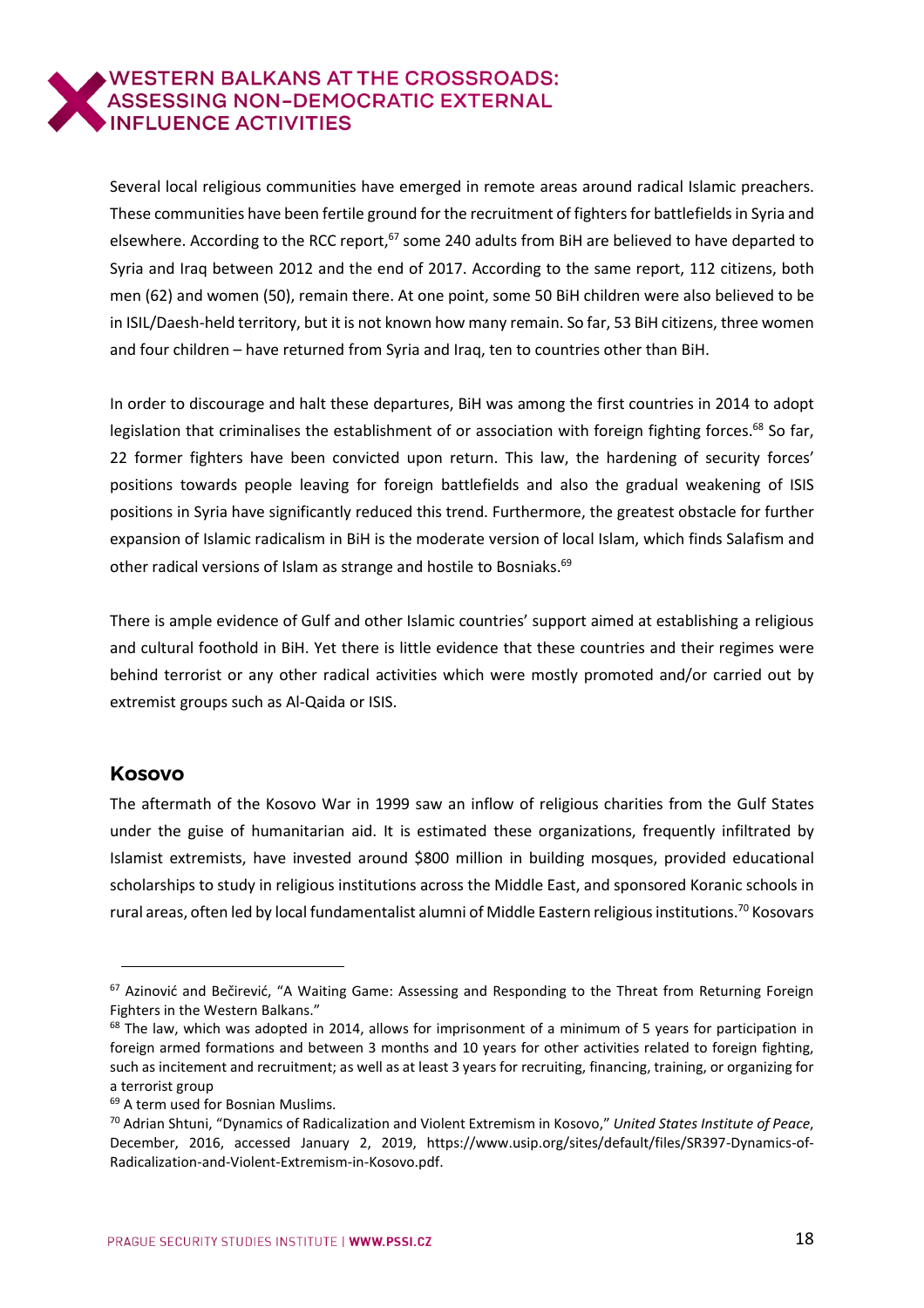have traditionally adhered to practising Islam based on Hanafi school, a more liberal and tolerant version of Islam.<sup>71</sup> However, these charities deliberately spread an ultraconservative form of Islam infused with a political agenda, mainly Salafism. 72

In Kosovo, there is a strong perception that non-domestic organizations and foreign money are among the key factors and preconditions for violent extremism and radicalism. Many imams and theologians who completed their studies in the Middle East are believed to have contributed to spreading extremism. A professor at the Faculty of Islamic Science at the University of Priština, who himself completed his studies in Medina before the 1990s, supports such view by claiming that many scholarship providers belong to extremist ideologies and oblige the students to follow similar paths.<sup>73</sup> At the same time, an imam from Peja argues that Saudi Arabia, Kuwait, Qatar, the UAE and Bahrain are pouring money to support Salafism through a blizzard of publications, videos and other materials aimed at indoctrinating younger generations.<sup>74</sup> He, in cooperation with other moderate imams, launched a website called foltash.com (Speak Now) to counter the Salafi interpretations of Islam but as a result, received countless death threats from extremists.

Violent extremism, therefore, seems to be an externally driven phenomenon in Kosovo. Saudi Arabian organisations have operated under the umbrella of the Saudi Joint Committee for the Relief of Kosovo (SJCRK).<sup>75</sup> The Committee and the organisations operating under it built 38 mosques, 12 schools, supported more than 30 Koranic schools in rural areas and sponsored doctors' specialisation studies in the Middle East.<sup>76</sup> SJCRK was later shut down under accusations that it operated as a front for Al Qaeda.<sup>77</sup> Another such organisation was Al Waqf, which worked closely with BIK's (Islamic Community

<sup>71</sup> Arben Qirezi, "Public pulse analysis on prevention of violent extremism in Kosovo," *UNDP Kosovo*, June, 2017, accessed January 2, 2019,

http://www.ks.undp.org/content/kosovo/en/home/library/democratic\_governance/public-pulse-analysis-onprevention-of-violent-extremism-in-koso.html

 $72$  Ibid.

<sup>73</sup> "Radikalizmi fetar në Kosovë ka ardhur nga shkollimi i imamëve në vendet arabe," *Telegrafi*, August 04, 2018, accessed January 2, 201[9https://telegrafi.com/radikalizmi-fetar-ne-kosove-ka-ardhur-nga-shkollimi-imameve](https://telegrafi.com/radikalizmi-fetar-ne-kosove-ka-ardhur-nga-shkollimi-imameve-ne-vendet-arabe/)[ne-vendet-arabe/](https://telegrafi.com/radikalizmi-fetar-ne-kosove-ka-ardhur-nga-shkollimi-imameve-ne-vendet-arabe/)

<sup>74</sup> Carlotta Gall, "How Kosovo Was Turned Into Fertile Ground for ISIS," *New York Times*, May 21, 2016, accessed January 2, 2019, https://www.nytimes.com/2016/05/22/world/europe/how-the-saudis-turned-kosovo-intofertile-ground-for-isis.html.

<sup>&</sup>lt;sup>75</sup> Shpend Kursani, "Report inquiring into the causes and consequences of Kosovo citizens' involvement as foreign fighters in Syria and Iraq," *Kosovar Centre for Security Studies*, April, 2015,

http://www.qkss.org/repository/docs/Report\_inquiring\_into\_the\_causes\_and\_consequences\_of\_Kosovo\_citiz ens'\_involvement\_as\_foreign\_fighters\_in\_Syria\_and\_Iraq\_307708.pdf.  $76$  Ibid.

<sup>77</sup> Gall, "How Kosovo Was Turned Into Fertile Ground for ISIS."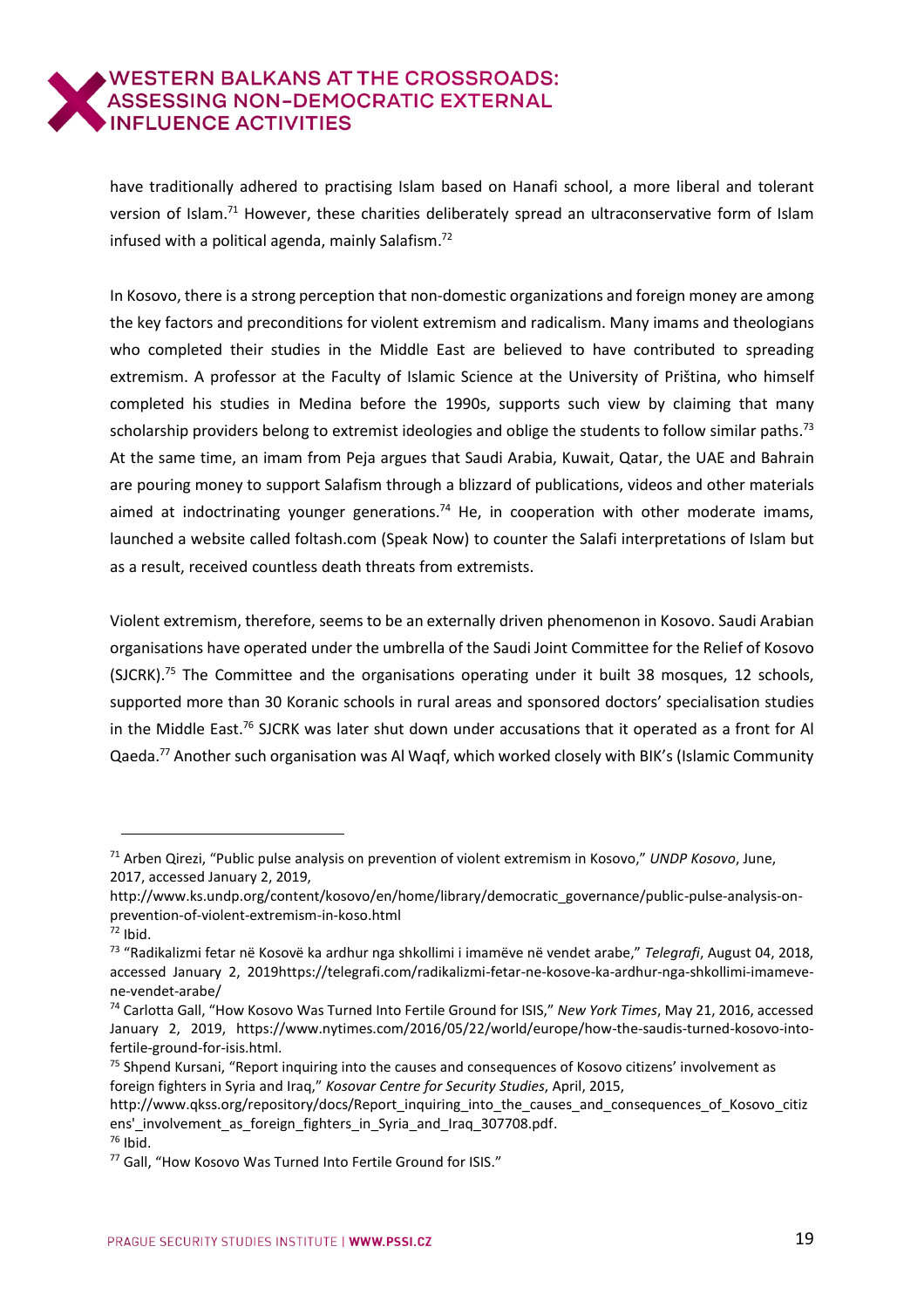of Kosovo) Mufti Naim Ternava and often received requests to refurbish mosques. Eventually, it was closed by the Government due to their suspected funding of terrorist activities.<sup>78</sup>

Kosovo authorities claim to have successfully mapped the realsources of radicalism but do not directly point the finger at Gulf States' governments, as there is lack of evidence. Kosovo's Ambassador to the United States, Vlora Çitaku, acknowledge that Gulf-based money advocating Wahhabism permeated Kosovo, but she rejects that Gulf governments per se were responsible for such activity.<sup>79</sup> A former Board Member of the Central Bank of Kosovo spoke about having encountered a few suspicious microfinance institutions whose capital originated in the Gulf States.<sup>80</sup> According to NY Times, "investigators from Kosovo's Financial Intelligence Unit found that Al Waqf al Islami ran through €10 million from 2000 through 2012. Yet little paperwork was found to explain much of the spending."81

# <span id="page-19-0"></span>**Macedonia**

Since the beginning of the Syrian War in 2011, and especially since the emergence of ISIS in 2014, Macedonia has seen a number of its citizens, usually of Albanian ethnicity, join the battlefield in Iraq or Syria. This represents a peculiar form of foreign influence on violent extremism in Macedonia as the countriesin question are both victims of extremist fighters and indirect exporters of these groups back to Macedonia, especially in recent years with the gradual downfall of ISIS.

As of June 2016, the Macedonian intelligence services had counted 110 fighters that fled to Syria.<sup>82</sup> Twenty-five had been killed in Syria, and 86 fighters had returned to Macedonia.<sup>83</sup> There has been no religiously inspired terrorist attack on Macedonian soil as a result of these returns, which might be due to the fact that most of these fighters are believed to have joined the Syrian war on the side of a more moderate (albeit Islamist) group, the Free Syrian Army, with the purpose of toppling President Assad rather than pursuing jihad.<sup>84</sup>

<sup>78</sup> "OJQ-ve që promovuan ekstremizmin, nuk u lejohet veprimtaria", *Telegrafi*, February 13, 2016, accessed January 3, 2019, [https://telegrafi.com/ojq-ve-qe-promovuan-ekstremizmin-nuk-u-lejohet-veprimtaria/.](https://telegrafi.com/ojq-ve-qe-promovuan-ekstremizmin-nuk-u-lejohet-veprimtaria/)

<sup>79</sup> Hiam Nawas, "Kosovo: The Collateral Damage of Saudi's Funding Extremist Ideology", *Huffington Post*, May 31, 2016, accessed January 2, 2019, [https://www.huffingtonpost.com/hiam-nawas-/kosovo-the-collateral](https://www.huffingtonpost.com/hiam-nawas-/kosovo-the-collateral-dam_b_10156972.html)[dam\\_b\\_10156972.html.](https://www.huffingtonpost.com/hiam-nawas-/kosovo-the-collateral-dam_b_10156972.html)

 $80$  Ibid.

<sup>81</sup> Gall, "How Kosovo Was Turned Into Fertile Ground for ISIS."

 $82$  Andreja Stojkovski and Kaltrina Selimi "Assessment of Macedonia's efforts in countering violent extremism – View from civil society", December 2016, p.10.

<sup>83</sup> Ibid, p. 10.

<sup>84</sup> Ibid, p. 11.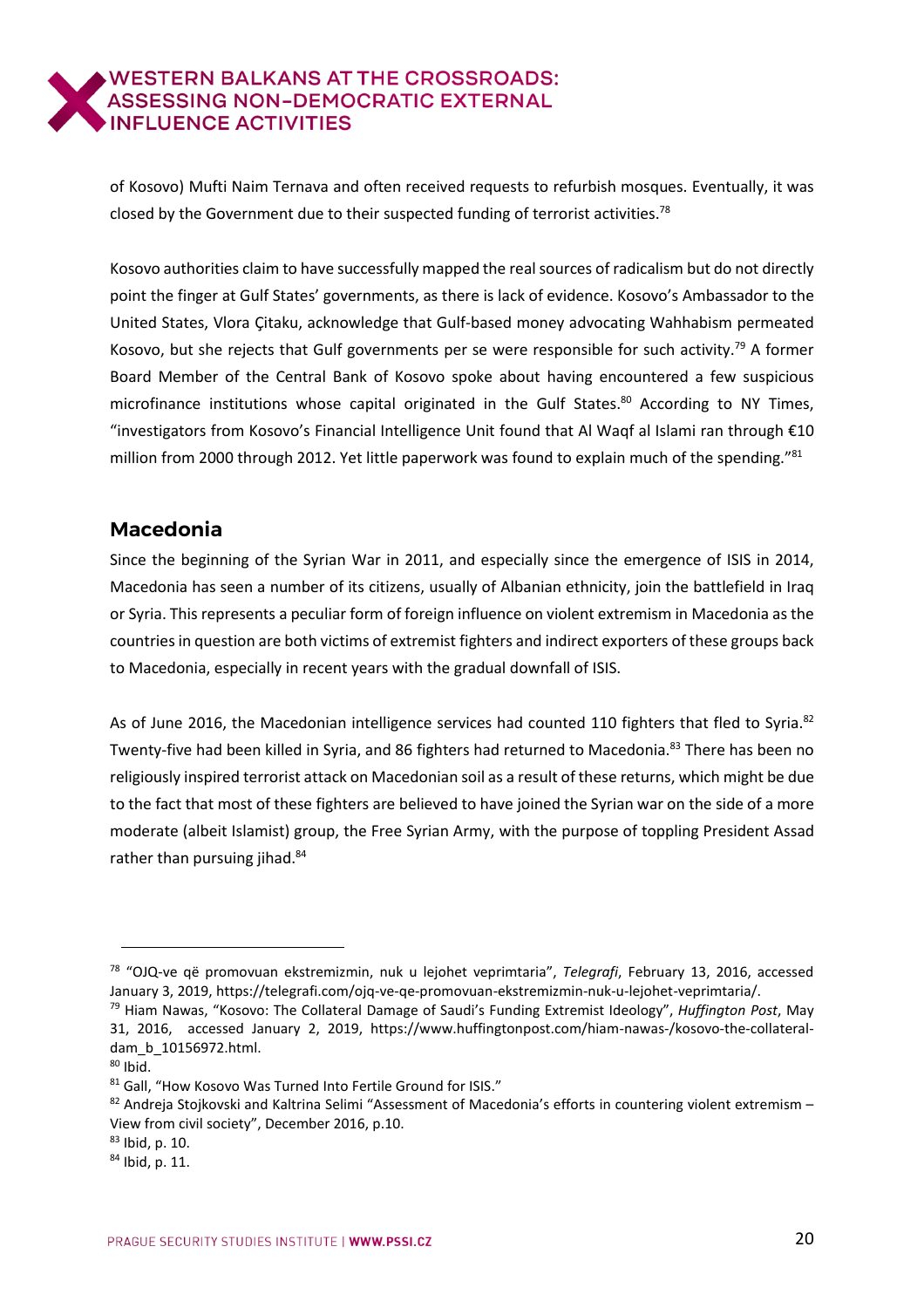The efforts of Macedonian security services are another factor that has accounted for no terrorist attacks. In two separate operations conducted in August 2015 and July 2016, a total of 11 individuals were arrested under the suspicion of participating in foreign paramilitary organisations and conducting recruitment for those organisations in Macedonia.<sup>85</sup> While all of the people arrested ended up receiving prison sentences in a trial held the following year, $86$  the numbers mentioned above clearly indicate the likelihood that dozens of former foreign fighters are still in Macedonia.

Fortunately, Macedonia has mostly been omitted of allegations of foreign financing of Wahhabist mosques in the Balkan region having only a few minor instances of this practice. The Islamic Religious Community, which is the highest representative body of Muslim citizens in Macedonia, has identified the presence of four Wahhabist mosques in 2010.<sup>87</sup> One mosque in the municipality of Gazi Baba has also been identified as a hotbed of *takfiri* practitioners of Islam, or Muslims who tend to be intolerant of other branches of Islam, as well as other faiths.<sup>88</sup> Nonetheless, any foreign funding for these mosques from Saudi Arabia or other usual suspects when it comes to the support of Wahhabism has been difficult to prove. Moreover, due to the lack of observed violence, this threat tends to receive scarce attention in Macedonian media.

# <span id="page-20-0"></span>**Montenegro**

Out of the five analysed countries, Montenegro has been the least affected by the spread of Salafism during and after the 1990s wars. There has been, for example, no attacks in the country inspired by Salafi teachings. Nonetheless, Salafism and Salafi-oriented NGOs with their ultraconservative teachings is considered as a potential threat by many researchers and officials. The National Security Agency in 2007 estimated there were around 100 Salafis in Montenegro.

Salafi centres can mostly be found in areas bordering Kosovo and Serbia. One of them operates in Plav and isled by Sead Jašavić who studied at universitiesin Saudi Arabia and started recruiting upon return. As in most of the other cases, economic marginalisation and social exclusion are some of the main drivers of radicalisation in Montenegro.<sup>89</sup> There are, however, signs that non-violent Salafism in Montenegro is less conservative than in Bosnia for instance. The popularity of Sufi preacher Hafiz

 $\overline{a}$ 

88 Edina Bećirević, Majda Halilović and Vlado Azinović, "Literature Review: Radicalisation and Violent Extremism in the Western Balkans," *British Council*, March 2017.

<sup>85</sup> Ibid, p.23

 $86$  Ibid, p.24

<sup>87</sup> Srdjan Stojancov, "Во Македонија има вахабисти," *Slobodna Evropa*, July 7, 2010, accessed January 2, 2019 [https://www.slobodnaevropa.mk/a/2093516.html.](https://www.slobodnaevropa.mk/a/2093516.html)

 $89$  Ibid.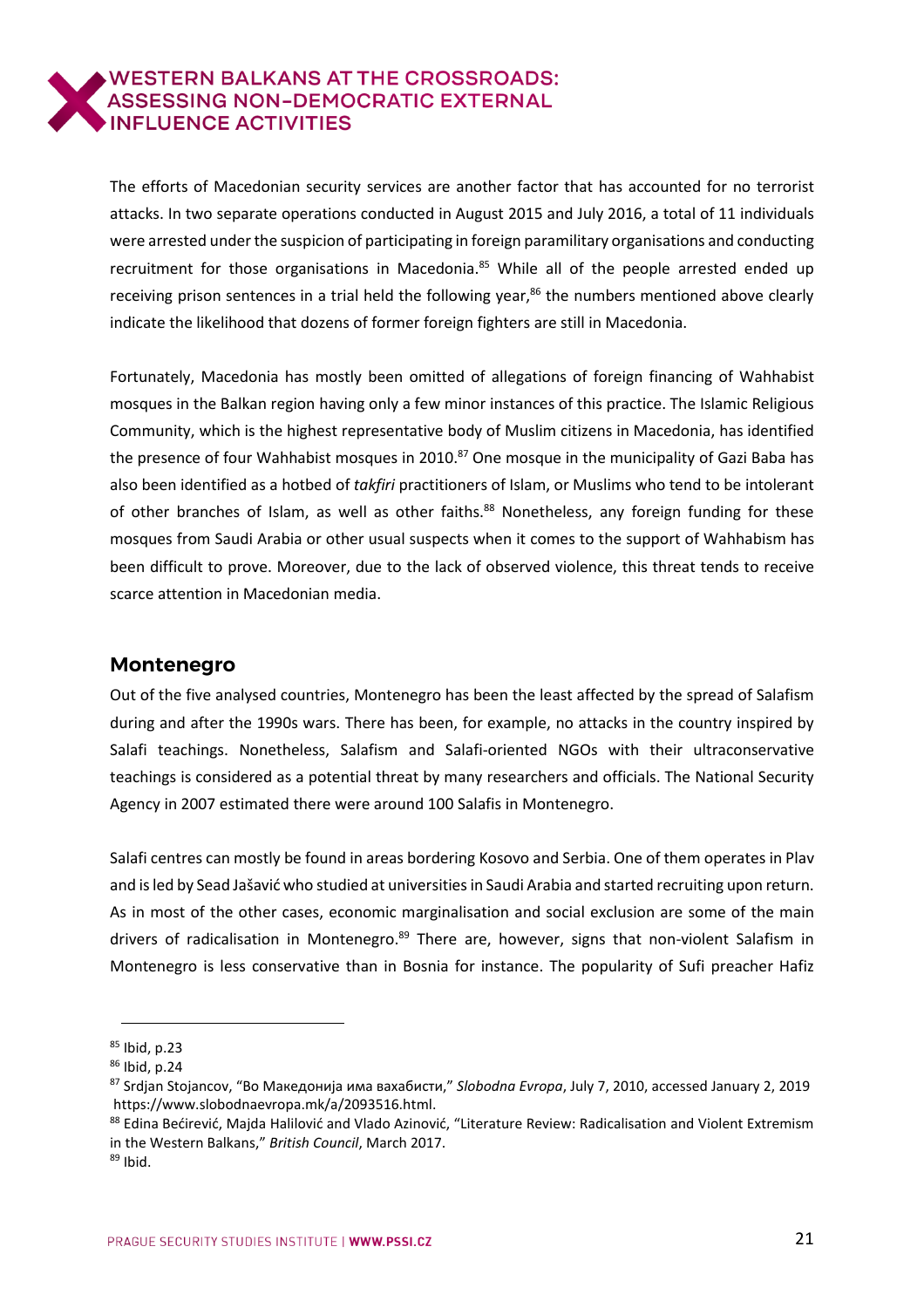Sulejman Bugari, who now lives in Montenegro and is accepted by Salafists there, signals that Montenegrin Salafists may be ideologically flexible and more tolerant.<sup>90</sup>

However, Salafi activities are monitored by Montenegrin authorities, who work closely with the Islamic Community of Montenegro and its leader Rifat Fejzić. He has quite a bit of influence in politics with Montenegrin Muslims being more involved in the decision-making process and feeling more integrated into the Montenegrin society than the Serbian Sandžak Muslims. The majority of them also voted in favour of Montenegro's independence in 2006.

When it comes to foreign fighters from Montenegro in militant Islamist groups in Syria and Iraq, the exact numbers differ. But according to a report presented to the parliament in October 2015 by the Montenegrin National Security Agency, around 13 Montenegrins have fought with the ISIS and Al Qaeda-affiliate Al Nusra in Syria and Iraq. Six are believed to be still fighting there, and four are known to have been killed. Some research suggests that there is also a big difference in how people perceive extremists from the Orthodox communities who went to fight in Ukraine and Islamist extremists who went to Syria or Iraq and calls for equal treatment of such individuals.

# <span id="page-21-0"></span>**Serbia**

Over the last decade, people in the Sandžak region, particularly young people, have turned to religion in large numbers. According to a survey conducted by the Helsinki Committee for Human Rights in Serbia in May 2016, religious identification among Sandžak young people is extremely high. Almost two-thirds of the respondents claim that they are strict believers who do not question any religious teaching, half of them say that religious community has a strong influence over them, while every fifth respondent justifies violence as a means to defend their faith.<sup>91</sup> One of the explanations why young Bosniaks from Sandžak have become more religious is that a large number of young people go to study abroad, at the Islamic universities in Turkey and Saudi Arabia.<sup>92</sup> The Islamic universities offer studies free of charge, while in Serbia just a small number of students receives a scholarship and the rest has to pay high tuition fees including costs for accommodation and meals. The increased religiosity of people from Sandžak is not perse a driver of Islamist extremism, yet, it could be considered as a greater potential for radicalisation of the youth.

 $\overline{a}$  $90$  Ibid.

<sup>91</sup> Petrović and Stakić, *Western Balkans Extremism Research Forum - Serbia Report*, pp. 22.

 $92$  Ibid.